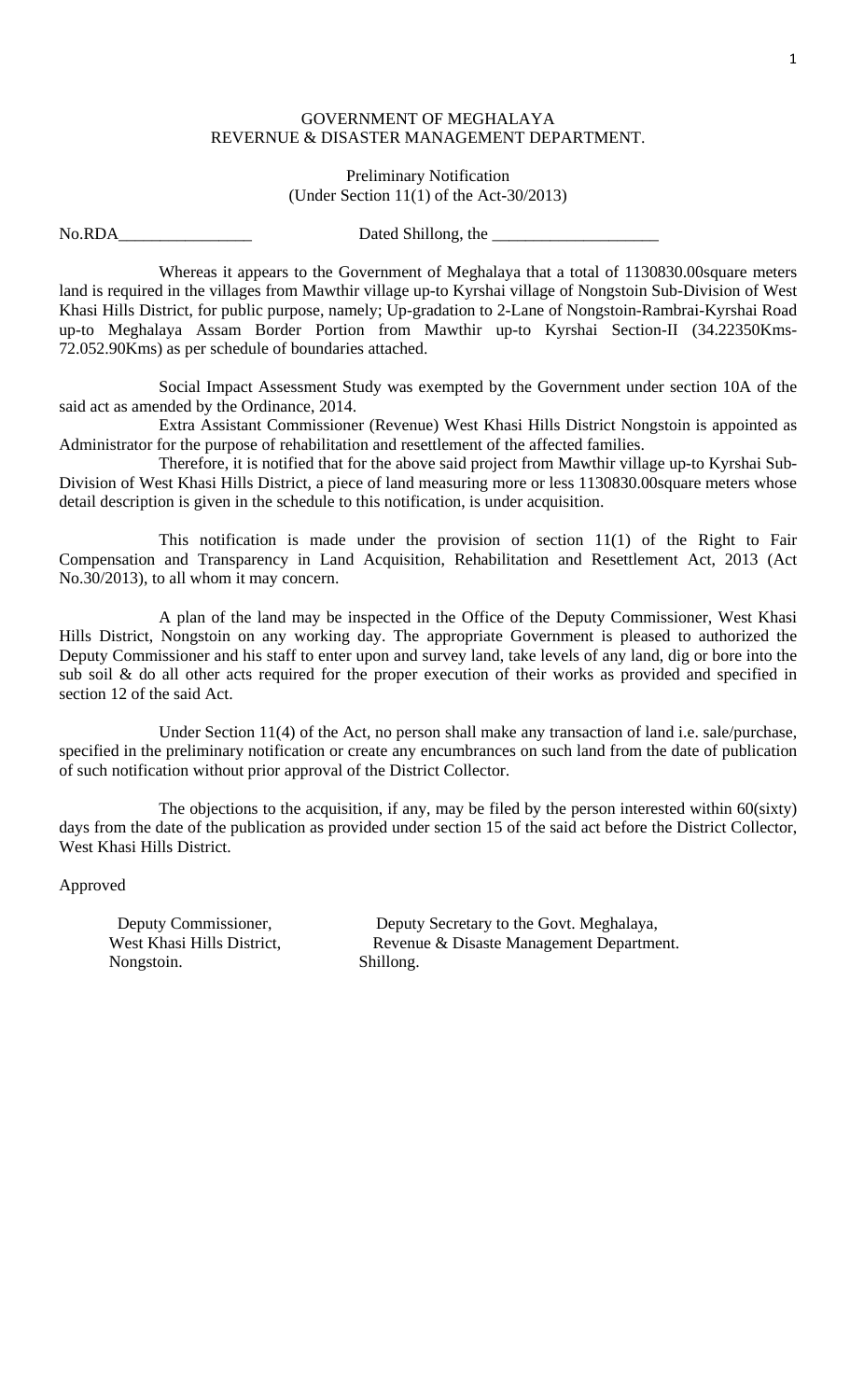## LAND ACQUISITION FOR UPGRADATION OF NONGSTOIN-RAMBRAI-KYRSHAI- ROAD UPTO MEGHALAYA ASSAM BORDER TO 2-LANE UNDER SAARDP-NE PHASE - A IN MEGHALAYA (NONGSTOIN - RAMBRAI - KYRSHAI ROAD, PROPOSED

| SL.NO                  | <b>NAME OF LAND</b>                                   | PORTION :: SECTION - II $(34+223.50 \text{ KM} - 72.052 \text{ KM})$ .<br><b>ADDRESS</b> | <b>OCCUPANT</b> | <b>CHAINAGE</b>      |                      |                                      |                          | AREA OF LAND (SQM)  |
|------------------------|-------------------------------------------------------|------------------------------------------------------------------------------------------|-----------------|----------------------|----------------------|--------------------------------------|--------------------------|---------------------|
|                        | <b>OWNER</b>                                          |                                                                                          |                 | <b>FROM</b>          | <b>TO</b>            |                                      | <b>RHS</b>               | <b>LHS</b>          |
|                        |                                                       |                                                                                          |                 |                      |                      | <b>LENGTH</b>                        | <b>AREA</b>              | AREA M <sup>2</sup> |
|                        | Smti. Peldaris Mawlein                                | Nongkyllang                                                                              |                 | 34223.50             | 34242.50             | $^{\cdot}\!{\rm M}^{\cdot}$<br>19.00 | M <sup>2</sup><br>218.50 |                     |
| 1.<br>2.               | Smti. Lindaris Mawlein                                | Nongkyllang                                                                              |                 | 34223.50             | 34242.50             | 19.00                                | 123.50                   | 228.00              |
| 3.                     | Smti. Peldaris Mawlein                                | Nongkyllang                                                                              |                 | 34242.50             | 34265.50             | 23.00                                | 258.75                   |                     |
| 4.                     | Smti. Lindaris Mawlein                                | Nongkyllang                                                                              |                 | 34242.50             | 34265.50             | 23.00                                | 155.25                   | 276.00              |
| 5.                     | Smti. Peldaris Mawlein<br>Shri. Slaimanrus Ramri      | Nongkyllang<br>Mawthir                                                                   |                 | 34265.50<br>34265.50 | 34267.50<br>34267.50 | 2.00<br>2.00                         | 22.00<br>14.00           | 24.00               |
| 6.<br>$\overline{7}$ . | Smti. Peldaris Mawlein                                | Nongkyllang                                                                              |                 | 34267.50             | 34273.50             | 6.00                                 | 66.00                    |                     |
| 8.                     | Shri. Slaimanrus Ramri                                | Mawthir                                                                                  |                 | 34267.50             | 34273.50             | 6.00                                 | 42.00                    | 72.00               |
| 9.                     | Shri. Phrikstar Nongsiej                              | Mawthir                                                                                  |                 | 34273.50             | 34292.50             | 19.00                                | 256.50                   |                     |
| 10.<br>11.             | Shri. Slaimanrus Ramri                                | Mawthir<br>Mawthir                                                                       |                 | 34273.50<br>34292.50 | 34292.50<br>34328.00 | 19.00<br>35.50                       | 85.50                    | 228.00              |
| 12.                    | Shri. Phrikstar Nongsiej<br>Shri. Slaimanrus Ramri    | Mawthir                                                                                  |                 | 34292.50             | 34328.00             | 35.50                                | 568.00<br>71.00          | 426.00              |
| 13.                    | Shri. Phrikstar Nongsiej                              | Mawthir                                                                                  |                 | 34328.00             | 34342.50             | 14.50                                | 232.00                   |                     |
| 14.                    | Shri. Sikshon Paliar                                  | Mawthir                                                                                  |                 | 34328.00             | 34342.50             | 14.50                                | 29.00                    | 174.00              |
| 15.                    | Shri. Phrikstar Nongsiej                              | Mawthir                                                                                  |                 | 34342.50             | 34367.50             | 25.00                                | 200.00                   |                     |
| 16.<br>17.             | Shri. Sikshon Paliar<br>Shri. Sikshon Paliar          | Mawthir<br>Mawthir                                                                       |                 | 34342.50<br>34367.50 | 34367.50<br>34389.50 | 25.00<br>22.00                       | 175.00<br>264.00         | 375.00<br>396.00    |
| 18.                    | Shri. Atowel Ramri                                    | New Nongkyllang                                                                          |                 | 34389.50             | 34417.50             | 28.00                                | 336.00                   | 84.00               |
| 19.                    | Shri. Kasphom Lyngkhoi                                | Mawlong                                                                                  |                 | 34389.50             | 34417.50             | 28.00                                |                          | 420.00              |
| 20.                    | Shri. Atowel Ramri                                    | New Nongkyllang                                                                          |                 | 34417.50             | 34430.50             | 13.00                                | 156.00                   | 45.50               |
| 21.<br>22.             | Shri. Kasphom Lyngkhoi<br>Shri. Atowel Ramri          | Mawlong<br>New Nongkyllang                                                               |                 | 34417.50<br>34430.50 | 34430.50<br>34442.50 | 13.00<br>12.00                       | 144.00                   | 188.50<br>24.00     |
| $\overline{23}$ .      | Shri. Rostar Paliar                                   | Mawlong                                                                                  |                 | 34430.50             | 34442.50             | $\overline{12.00}$                   |                          | 192.00              |
| 24.                    | Shri. Atowel Ramri                                    | New Nongkyllang                                                                          |                 | 34442.50             | 34467.50             | 25.00                                | 187.50                   |                     |
| 25.                    | Shri. Dwenly Paliar                                   | Mawlong                                                                                  |                 | 34442.50             | 34467.50             | 25.00                                | 112.50                   | 450.00              |
| 26.                    | Shri. Stingland Nongbri.                              | Mawlong                                                                                  |                 | 34467.50             | 34492.50             | 25.00                                | 112.50                   |                     |
| 27.<br>28.             | Shri. Dwenly Paliar<br>Shri. Teiborlang Nongbri.      | Mawlong<br>Mawlong                                                                       |                 | 34467.50<br>34492.50 | 34492.50<br>34510.50 | 25.00<br>18.00                       | 187.50<br>162.00         | 450.00              |
| 29.                    | Shri. Dwenly Paliar                                   | Mawlong                                                                                  |                 | 34492.50             | 34510.50             | 18.00                                | 54.00                    | 324.00              |
| 30.                    | Shri. Teiborlang Nongbri.                             | Mawlong                                                                                  |                 | 34510.50             | 34517.50             | 7.00                                 | 84.00                    |                     |
| 31.                    | Smti. Priantiloda Paliar                              | Mawthir                                                                                  |                 | 34510.50             | 34517.50             | 7.00                                 |                          | 126.00              |
| 32.<br>33.             | Shri. Teiborlang Nongbri.                             | Mawlong                                                                                  |                 | 34517.50<br>34517.50 | 34542.50             | 25.00                                | 300.00                   | 87.50               |
| 34.                    | Smti. Priantiloda Paliar<br>Shri. Teiborlang Nongbri. | Mawthir<br>Mawlong                                                                       |                 | 34542.50             | 34542.50<br>34567.50 | 25.00<br>25.00                       | 300.00                   | 362.50<br>287.50    |
| 35.                    | Smti. Priantiloda Paliar                              | Mawthir                                                                                  |                 | 34542.50             | 34567.50             | 25.00                                |                          | 137.50              |
| 36.                    | Smti. Twin Mawlein                                    | Mawlong                                                                                  |                 | 34542.50             | 34567.50             | 25.00                                |                          | 25.00               |
| 37.<br>38.             | Shri. Teiborlang Nongbri.<br>Smti. Twin Mawlein       | Mawlong<br>Mawlong                                                                       |                 | 34567.50<br>34567.50 | 34577.50<br>34577.50 | 10.00<br>10.00                       | 120.00                   | 135.00<br>45.00     |
| 39.                    | Shri. Teiborlang Nongbri.                             | Mawlong                                                                                  |                 | 34577.50             | 34582.50             | 5.00                                 | 60.00                    | 37.50               |
| 40.                    | Smti. Khertina Lyngkhoi                               | Mawlong                                                                                  |                 | 34577.50             | 34582.50             | 5.00                                 |                          | 52.50               |
| 41.                    | Shri. Aishal Lyngdoh                                  | Mawlong                                                                                  |                 | 34582.50             | 34592.50             | 10.00                                | 50.00                    |                     |
| 42.                    | Marshillong<br>Smti. Khertina Lyngkhoi                | Mawlong                                                                                  |                 |                      | 34592.50             |                                      | 70.00                    |                     |
|                        | Shri. Aishal Lyngdoh                                  |                                                                                          |                 | 34582.50             |                      | 10.00                                |                          | 180.00              |
| 43.                    | Marshillong                                           | Mawlong                                                                                  |                 | 34592.50             | 34595.50             | 3.00                                 | 18.00                    |                     |
| 44.                    | Smti. Khertina Lyngkhoi                               | Mawlong                                                                                  |                 | 34592.50             | 34595.50             | 3.00                                 | 18.00                    | 54.00               |
| 45.<br>46.             | Smti. Khertina Lyngkhoi                               | $\overline{\text{M}}$ awlong                                                             |                 | 34595.50             | 34632.50             | 37.00                                | 444.00                   | 666.00              |
|                        | Smti. Thriansi Mawlieh<br>Smti. Teldaris Syiem        | Mawthir                                                                                  |                 | 34632.50             | 34667.50             | 35.00                                | 420.00                   | 630.00              |
| 47.                    | Phyllut                                               | Mawthir                                                                                  |                 | 34667.50             | 34692.50             | 25.00                                | 125.00                   |                     |
| 48.                    | Smti. Thriansi Mawlieh                                | Mawthir                                                                                  |                 | 34667.50             | 34692.50             | 25.00                                | 175.00                   | 450.00              |
| 49.                    | Smti. Trestina Syiem                                  | Mawthir                                                                                  |                 | 34692.50             | 34717.50             | 25.00                                | 250.00                   | 31.25               |
| 50.                    | Phyllut<br>Smti. Thriansi Mawlieh                     | Mawthir                                                                                  |                 | 34692.50             | 34717.50             | 25.00                                | 50.00                    | 418.75              |
| 51.                    | Smti. Trestina Syiem                                  | Mawthir                                                                                  |                 | 34717.50             | 34742.50             | 25.00                                | 231.25                   | 31.25               |
|                        | Phyllut                                               |                                                                                          |                 |                      |                      |                                      |                          |                     |
| $\overline{52}$<br>53. | Smti. Thriansi Mawlieh<br>Smti. Thriansi Mawlieh      | Mawthir<br>Mawthir                                                                       |                 | 34717.50<br>34742.50 | 34742.50<br>34767.50 | 25.00<br>25.00                       | 68.75<br>256.25          | 418.75<br>450.00    |
| 54.                    | Smti. Thriansi Mawlieh                                | Mawthir                                                                                  |                 | 34742.50             | 34767.50             | 25.00                                | 43.75                    |                     |
| 55.                    | Shri. Phlington Shangoi                               | Mawthir                                                                                  |                 | 34767.50             | 34784.50             | 17.00                                | 102.00                   |                     |
| 56.                    | Smti. Thriansi Mawlieh                                | Mawthir                                                                                  |                 | 34767.50             | 34784.50             | 17.00                                | 102.00                   | 306.00              |
| 57.<br>58.             | Shri. Phlington Shangoi<br>Smti. Thriansi Mawlieh     | Mawthir<br>Mawthir                                                                       |                 | 34784.50<br>34784.50 | 34792.50             | $8.00\,$                             | 92.00<br>4.00            |                     |
| 59.                    | Shri. Phlington Shangoi                               | Mawthir                                                                                  |                 | 34792.50             | 34792.50<br>34804.50 | 8.00<br>12.00                        | 144.00                   | 144.00<br>42.00     |
| 60.                    | Smti. Thriansi Mawlieh                                | Mawthir                                                                                  |                 | 34792.50             | 34804.50             | 12.00                                |                          | 174.00              |
| 61.                    | Shri. Phlington Shangoi                               | Mawthir                                                                                  |                 | 34804.50             | 34817.50             | 13.00                                | 156.00                   | 78.00               |
| 62.                    | Smti. Thriansi Mawlieh                                | Mawthir                                                                                  |                 | 34804.50             | 34817.50             | 13.00                                |                          | 156.00              |
| 63.<br>64.             | Shri. Phlington Shangoi<br>Smti. Thriansi Mawlieh     | Mawthir<br>Mawthir                                                                       |                 | 34817.50<br>34817.50 | 34846.00<br>34846.00 | 28.50<br>28.50                       | 342.00                   | 71.25<br>441.75     |
| 65.                    | Shri. Phlington Shangoi                               | Mawthir                                                                                  |                 | 34846.00             | 34867.50             | 21.50                                | 231.13                   |                     |
| 66.                    | Smti. Thriansi Mawlieh                                | Mawthir                                                                                  |                 | 34846.00             | 34867.50             | 21.50                                | 26.88                    | 387.00              |
| $\overline{67}$ .      | Shri. Phlington Shangoi                               | Mawthir                                                                                  |                 | 34867.50             | 34892.50             | 25.00                                | 206.25                   |                     |
| 68.<br>69.             | Smti. Thriansi Mawlieh<br>Shri. Phlington Shangoi     | Mawthir<br>Mawthir                                                                       |                 | 34867.50<br>34892.50 | 34892.50<br>34917.50 | 25.00<br>25.00                       | 93.75<br>225.00          | 450.00              |
| 70.                    | Smti. Thriansi Mawlieh                                | Mawthir                                                                                  |                 | 34892.50             | 34917.50             | 25.00                                | 150.00                   | 375.00              |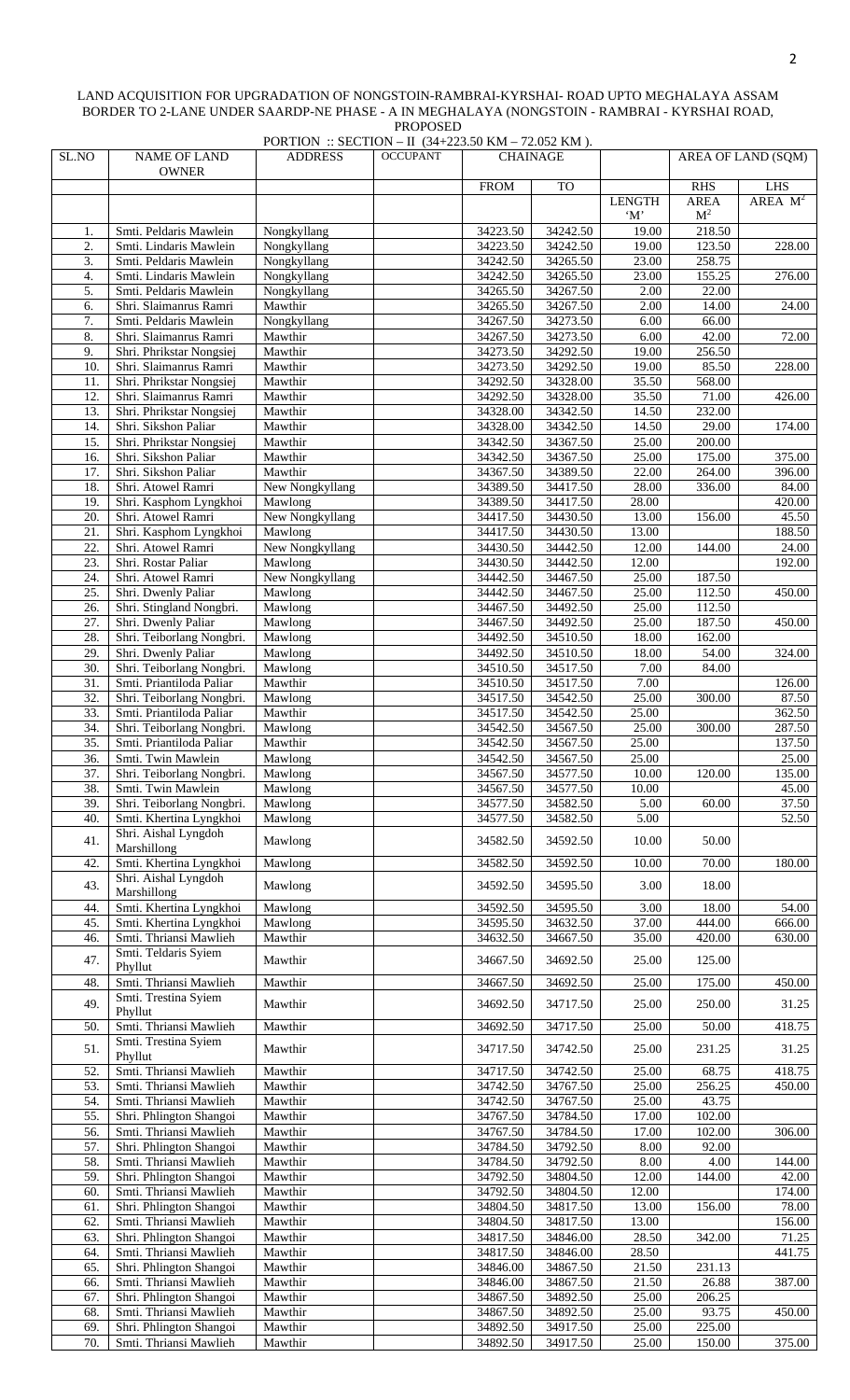| 71.             | Shri. Phlington Shangoi                       | Mawthir                            | 34917.50             | 34942.50             | 25.00          | 212.50           |                   |
|-----------------|-----------------------------------------------|------------------------------------|----------------------|----------------------|----------------|------------------|-------------------|
| $\overline{72}$ | Smti. Thriansi Mawlieh                        | Mawthir                            | 34917.50             | 34942.50             | 25.00          | 237.50           | 300.00            |
|                 | Smti. Therian Syiem                           |                                    |                      |                      |                |                  |                   |
| 73.             |                                               | Mawthir                            | 34942.50             | 34967.50             | 25.00          | 450.00           | 300.00            |
|                 | Phyllut                                       |                                    |                      |                      |                |                  |                   |
|                 | Smti. Therian Syiem                           |                                    |                      |                      |                |                  |                   |
| 74.             | Phyllut                                       | Mawthir                            | 34967.50             | 34992.50             | 25.00          | 412.50           | 306.25            |
|                 |                                               |                                    |                      |                      |                |                  |                   |
| 75.             | Smti. Thwestiloda                             | Mawthir                            | 34967.50             | 34992.50             | 25.00          |                  | 31.25             |
|                 | Mawlieh                                       |                                    |                      |                      |                |                  |                   |
|                 | Smti. Therian Syiem                           |                                    |                      |                      |                |                  |                   |
| 76.             |                                               | Mawthir                            | 34992.50             | 35017.50             | 25.00          | 287.50           |                   |
|                 | Phyllut                                       |                                    |                      |                      |                |                  |                   |
|                 | Smti. Thwestiloda                             |                                    |                      |                      |                |                  |                   |
| 77.             | Mawlieh                                       | Mawthir                            | 34992.50             | 35017.50             | 25.00          | 50.00            | 412.50            |
|                 |                                               |                                    |                      |                      |                |                  |                   |
| 78.             | Smti. Therian Syiem                           | Mawthir                            | 35017.50             | 35042.50             | 25.00          | 100.00           |                   |
|                 | Phyllut                                       |                                    |                      |                      |                |                  |                   |
|                 | Smti. Thwestiloda                             |                                    |                      |                      |                |                  |                   |
| 79.             | Mawlieh                                       | Mawthir                            | 35017.50             | 35042.50             | 25.00          | 200.00           | 450.00            |
|                 |                                               |                                    |                      |                      |                |                  |                   |
|                 | Smti. Thwestiloda                             | Mawthir                            |                      |                      |                |                  |                   |
| 80.             | Mawlieh                                       |                                    | 35042.50             | 35067.50             | 25.00          | 300.00           | 450.00            |
| 81.             | Smti. Pyntngenlin Paliar                      | Mawthir                            | 35067.50             | 35192.50             | 125.00         | 1500.00          | 2250.00           |
|                 |                                               |                                    |                      |                      |                |                  |                   |
| 82.             | Smti. Synshartiplin Ramri                     | Mawthir                            | 35192.50             | 35217.50             | 25.00          | 375.00           | 375.00            |
| 83.             | Smti. Synshartiplin Ramri                     | Mawthir                            | 35217.50             | 35279.50             | 62.00          | 1116.00          | 744.00            |
|                 |                                               |                                    |                      |                      |                |                  |                   |
|                 | Shri. E.Taylor Wahlang                        |                                    |                      |                      |                |                  |                   |
| 84.             | Pahsyntiew & Smti.                            | Mairang                            | 35279.50             | 35298.50             | 19.00          | 342.00           | 228.00            |
|                 | Lucygray Thabah                               |                                    |                      |                      |                |                  |                   |
|                 |                                               |                                    |                      |                      |                |                  |                   |
|                 | Shri. E.Taylor Wahlang                        |                                    |                      |                      |                |                  |                   |
| 85.             | Pahsyntiew & Smti.                            | Mairang                            | 35298.50             | 35373.50             | 75.00          | 1237.50          | 1012.50           |
|                 | Lucygray Thabah                               |                                    |                      |                      |                |                  |                   |
|                 |                                               |                                    |                      |                      |                |                  |                   |
|                 | Shri. E.Taylor Wahlang                        |                                    |                      |                      |                |                  |                   |
| 86.             | Pahsyntiew & Smti.                            | Mairang                            | 35373.50             | 35423.50             | 50.00          | 750.00           | 750.00            |
|                 | Lucygray Thabah                               |                                    |                      |                      |                |                  |                   |
|                 |                                               |                                    |                      |                      |                |                  |                   |
|                 | Shri. E.Taylor Wahlang                        |                                    |                      |                      |                |                  |                   |
| 87.             | Pahsyntiew & Smti.                            | Mairang                            | 35423.50             | 35468.50             | 45.00          | 675.00           | 675.00            |
|                 | Lucygray Thabah                               |                                    |                      |                      |                |                  |                   |
|                 |                                               |                                    |                      |                      |                |                  |                   |
| 88.             | Smti. Phrias                                  | Nongkyllang                        | 35468.50             | 35516.50             | 48.00          | 720.00           | 720.00            |
|                 | Mawniangbri.                                  |                                    |                      |                      |                |                  |                   |
| 89.             | Smti. Dlismary Marngar                        | Nongpliang                         | 35516.50             | 35605.50             | 89.00          | 1468.50          | 1201.50           |
|                 |                                               |                                    |                      |                      |                |                  |                   |
| 90.             | Smti. Dlismary Marngar                        | Nongpliang                         | 35605.50             | 35705.50             | 100.00         | 1800.00          | 1200.00           |
| 91.             | Smti. Skiallina Marngar                       | Nongpliang                         | 35705.50             | 35739.50             | 34.00          | 612.00           | 408.00            |
| 92.             | Smti. Skiallina Marngar                       | Nongpliang                         | 35739.50             | 35867.50             | 128.00         | 2304.00          | 1536.00           |
|                 |                                               |                                    |                      |                      |                |                  |                   |
| 93.             | Smti. Skiallina Marngar                       | Nongpliang                         | 35867.50             | 35892.50             | 25.00          | 450.00           | 150.00            |
| 94.             | Shri Kentli Thongni                           | Nongkyndang                        | 35867.50             | 35892.50             |                |                  | 150.00            |
| 95.             | Shri. Phundar Marthong                        | Lawshnong                          | 35892.50             | 35909.50             | 17.00          | 306.00           | 59.50             |
|                 |                                               |                                    |                      |                      |                |                  |                   |
| 96.             | Shri Kentli Thongni                           | Nongkyndang                        | 35892.50             | 35909.50             |                |                  | 144.50            |
|                 |                                               |                                    |                      |                      |                |                  |                   |
| 97.             |                                               |                                    |                      |                      | 36.00          | 612.00           |                   |
|                 | Shri. Phundar Marthong                        | Lawshnong                          | 35909.50             | 35945.50             |                |                  |                   |
| 98.             | Smti. Phrial Nongsiej                         | Mawphansyiar                       | 35909.50             | 35945.50             | 36.00          | 36.00            | 432.00            |
| 99.             | Smti. Lari Marthong                           | New Nongkyllang                    | 35945.50             | 36111.50             | 166.00         | 2988.00          | 1992.00           |
| 100             |                                               |                                    |                      |                      |                |                  |                   |
|                 | Smti. Dmelty Kharbani                         | New Nongkyllang                    | 36111.50             | 36136.50             | 25.00          | 450.00           | 150.00            |
| 101             | Smti. Phrial Ramri                            | Umsaw                              | 36111.50             | 36136.50             |                |                  | 150.00            |
|                 | Shri. Sheinington                             |                                    |                      |                      |                |                  |                   |
| 102.            |                                               | New Nongkyllang                    | 36136.50             | 36236.50             | 100.00         | 1800.00          | 1200.00           |
|                 | Thongni                                       |                                    |                      |                      |                |                  |                   |
| 103.            | Smti. Dmelty Kharbani                         | New Nongkyllang                    | 36236.50             | 36261.50             | 25.00          | 450.00           | 212.50            |
| 104             | Smti. Phrial Ramri                            | Umsaw                              | 36236.50             | 36261.50             |                |                  | 87.50             |
|                 |                                               |                                    |                      |                      |                |                  |                   |
| 105.            | Smti. Phrial Ramri                            | Umsaw                              | 36261.50             | 36286.50             | 25.00          | 450.00           | 300.00            |
| 106             | Smti. Phrial Ramri                            | Umsaw                              | 36286.50             | 36311.50             | 25.00          | 450.00           | 212.50            |
| 107             | Smti. Dmelty Kharbani                         | New Nongkyllang                    | 36286.50             | 36311.50             | 25.00          |                  | 87.50             |
|                 |                                               |                                    |                      |                      |                |                  |                   |
| 108.            | Smti. Phrial Ramri                            | Umsaw                              | 36311.50             | 36327.50             | 16.00          | 264.00           | 40.00             |
| 109.            | Smti. Dmelty Kharbani                         | New Nongkyllang                    | 36311.50             | 36327.50             | 16.00          | 24.00            | 152.00            |
| 110             | Shri. Ismel Ramri                             | Nongkyllang                        | 36327.50             | 36363.50             | 36.00          | 648.00           | 432.00            |
| 111             |                                               |                                    |                      |                      |                | 846.00           |                   |
|                 | Smti. Ismel Ramri                             | Nongkyllang                        | 36363.50             | 36410.50             | 47.00          |                  | 564.00            |
| 112             | Shri. Kringly Paliar                          | Nongkyllang                        | 36410.50             | 36415.50             | 5.00           | 90.00            | 32.50             |
| 113             | New Nongkyllang Village                       | New Nongkyllang                    | 36410.50             | 36415.50             | 5.00           |                  | 27.50             |
|                 |                                               |                                    |                      |                      |                |                  |                   |
| 114             | Shri. Kringly Paliar                          | Nongkyllang                        | 36415.50             | 36443.50             | 28.00          | 448.00           | 91.00             |
| 115.            | New Nongkyllang Village                       | New Nongkyllang                    | 36415.50             | 36443.50             | 28.00          | 56.00            | 245.00            |
| 116.            | Shri. Kringly Paliar                          | Nongkyllang                        | 36443.50             | 36465.50             | 22.00          | 396.00           | 264.00            |
|                 |                                               |                                    |                      |                      |                |                  |                   |
| 117             | Shri. Kringly Paliar                          | Nongkyllang                        | 36465.50             | 36494.50             | 29.00          | 522.00           | 348.00            |
|                 | New Nongkyllang                               |                                    |                      |                      |                |                  |                   |
| 118.            | Playground                                    | New Nongkyllang                    | 36494.50             | 36543.50             | 49.00          | 882.00           | 588.00            |
|                 |                                               |                                    |                      |                      |                |                  |                   |
| 119.            | Shri. Eres Ramri                              | New Nongkyllang                    | 36543.50             | 36568.50             | 25.00          | 275.00           |                   |
|                 | Shri. Nearest Newyear                         |                                    |                      |                      |                |                  |                   |
| 120.            | Lyngdoh                                       | New Nongkyllang                    | 36543.50             | 36568.50             | 25.00          | 175.00           | 225.00            |
|                 |                                               |                                    |                      |                      |                |                  |                   |
| 121             | Smti. Liskomda Phyllut                        | New Nongkyllang                    | 36543.50             | 36568.50             | 25.00          |                  | 75.00             |
| 122.            | Shri. Eres Ramri                              | New Nongkyllang                    | 36568.50             | 36593.50             | 25.00          | 50.00            |                   |
|                 | Shri. Nearest Newyear                         |                                    |                      |                      |                |                  |                   |
| 123.            |                                               | New Nongkyllang                    | 36568.50             | 36593.50             | 25.00          | 400.00           | 275.00            |
|                 | Lyngdoh                                       |                                    |                      |                      |                |                  |                   |
| 124             | Smti. Liskomda Phyllut                        | New Nongkyllang                    | 36568.50             | 36593.50             | 25.00          |                  | 25.00             |
|                 | Shri. Nearest Newyear                         |                                    |                      |                      |                |                  |                   |
| 125             | Lyngdoh                                       | New Nongkyllang                    | 36593.50             | 36618.50             | 25.00          | 450.00           | 262.50            |
|                 |                                               |                                    |                      |                      |                |                  |                   |
| 126.            | Smti. Liskomda Phyllut                        | New Nongkyllang                    | 36593.50             | 36618.50             | 25.00          |                  | 37.50             |
| 127             | Smti. Kril Marbaniang                         | New Nongkyllang                    | 36618.50             | 36631.50             | 13.00          | 143.00           | 58.50             |
| 128.            |                                               | New Nongkyllang                    | 36618.50             | 36631.50             | 13.00          | 52.00            | 136.50            |
|                 | Smti. Liskomda Phyllut                        |                                    |                      |                      |                |                  |                   |
| 129             | Smti. Kril Marbaniang                         | New Nongkyllang                    | 36631.50             | 36643.50             | 12.00          | 24.00            |                   |
| 130             | Smti. Komdaris Phyllut                        | New Nongkyllang                    | 36631.50             | 36643.50             | 12.00          | 120.00           | 216.00            |
| 131.            | Smti. Komdaris Phyllut                        | New Nongkyllang                    | 36643.50             | 36668.50             | 25.00          | 300.00           | 450.00            |
|                 |                                               |                                    |                      |                      |                |                  |                   |
| 132.<br>133.    | Smti. Komdaris Phyllut<br>Smti. Pris Kharbani | New Nongkyllang<br>New Nongkyllang | 36668.50<br>36726.50 | 36726.50<br>36745.50 | 58.00<br>19.00 | 696.00<br>218.50 | 1044.00<br>139.65 |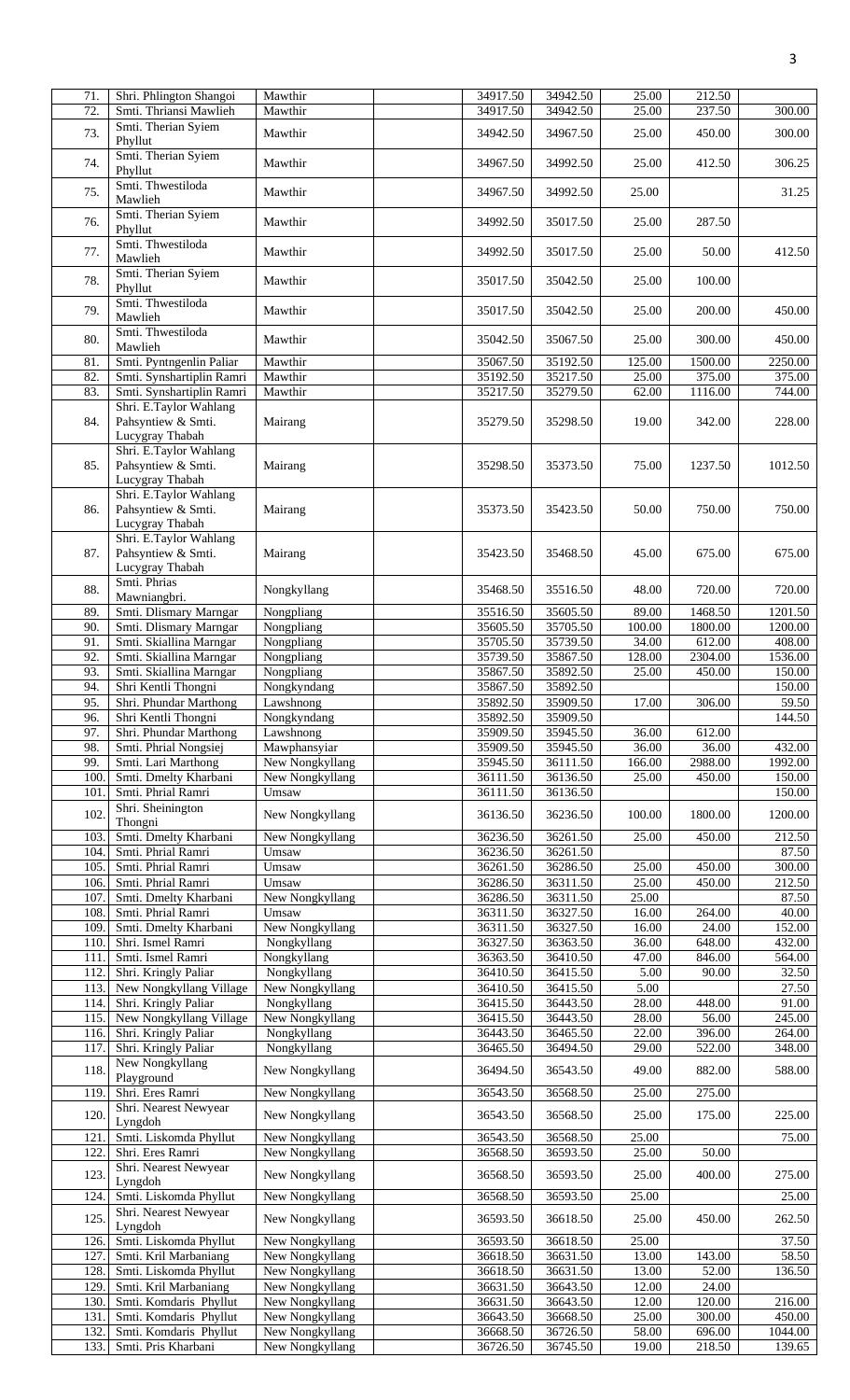| 134. | Shri. Ismel Ramri                             | New Nongkyllang | 36726.50             | 36745.50             | 19.00 | 9.50    | 202.35             |
|------|-----------------------------------------------|-----------------|----------------------|----------------------|-------|---------|--------------------|
| 135. | Smti. Pris Kharbani                           | New Nongkyllang | 36745.50             | 36770.50             | 25.00 | 300.00  | 383.75             |
| 136. | Smti. AiadarisRamri                           | New Nongkyllang | 36745.50             | 36770.50             | 25.00 |         | 66.25              |
| 137  | Smti. Pris Kharbani                           | New Nongkyllang | 36770.50             | 36794.50             | 24.00 | 288.00  | 408.00             |
| 138. | Smti. Aiadaris Ramri                          | New Nongkyllang | 36770.50             | 36794.50             | 24.00 |         | 24.00              |
| 139  | Smti. Droll Marngar                           | Nongkyllang     | 36794.50             | 36812.50             | 18.00 | 114.30  | 9.00               |
| 140. | Smti. Srial Ramri                             | New Nongkyllang | 36794.50             | 36812.50             | 18.00 | 101.70  | 315.00             |
| 141  | Smti. Droll Marngar                           | Nongkyllang     | 36812.50             | 36825.50             | 13.00 | 156.00  | 35.75              |
| 142  | Smti. Srial Ramri                             | New Nongkyllang | 36812.50             | 36825.50             | 13.00 |         | 198.25             |
| 143. | Smti. Droll Marngar                           | Nongkyllang     | 36825.50             | 36849.50             | 24.00 | 288.00  |                    |
| 144  | Smti. Phulinda Marngar                        | Nongkyllang     | 36825.50             | 36849.50             | 24.00 |         | 432.00             |
| 145. | Smti. Phulinda Marngar                        | Nongkyllang     | 36849.50             | 36894.50             | 45.00 | 540.00  | 810.00             |
| 146. | Smti. Srial Ramri                             | New Nongkyllang | 36894.50             | 36919.50             | 25.00 | 300.00  | 75.00              |
| 147  | Smti. Shashina Marngar                        | New Nongkyllang | 36894.50             | 36919.50             | 25.00 |         | 375.00             |
| 148. | Smti. Srial Ramri                             | New Nongkyllang | 36919.50             | 36944.50             | 25.00 | 375.00  | 225.00             |
| 149. | Smti. Shashina Marngar                        | New Nongkyllang | 36919.50             | 36944.50             | 25.00 |         | 150.00             |
| 150. | Smti. Srial Ramri                             | New Nongkyllang | 36944.50             | 36969.50             | 25.00 | 337.50  | 150.00             |
| 151  | Smti. Dilphina Ramri                          | New Nongkyllang | 36944.50             | 36969.50             | 25.00 | 112.50  | 150.00             |
| 152  | Smti. Srial Ramri                             | New Nongkyllang | 36969.50             | 36979.50             | 10.00 | 65.00   |                    |
| 153. | Smti. Dilphina Ramri                          | New Nongkyllang | 36969.50             | 36979.50             | 10.00 | 115.00  | 120.00             |
| 154. | Smti. Neltina Ramri                           | Nongkyllang     | 36979.50             | 36999.50             | 20.00 | 40.00   |                    |
| 155  | Smti. Sisilia Shanglong                       | Nongkyllang     | 36979.50             | 36999.50             | 20.00 | 320.00  | 240.00             |
| 156. | Smti. Sisilia Shanglong                       | Nongkyllang     | 36999.50             | 37052.50             | 53.00 | 954.00  | 636.00             |
| 157  | Smti. Kheltina Ramri                          | Nongkyllang     | 37052.50             | 37062.50             | 10.00 | 10.00   |                    |
| 158. | Smti. Kwis Ramri                              | Mawdumdum       | 37052.50             | 37062.50             | 10.00 | 170.00  | 120.00             |
| 159. | Smti. Kheltina Ramri                          | Nongkyllang     | 37062.50             | 37102.50             | 40.00 | 120.00  |                    |
| 160. | Smti. Kwis Ramri                              | Mawdumdum       | 37062.50             | 37102.50             | 40.00 | 600.00  | 480.00             |
| 161  | Shri. Blesstar Ramri                          | Nongkyllang     | 37102.50             | 37114.50             | 12.00 | 216.00  | 144.00             |
| 162. | Shri. Blesstar Ramri                          | Nongkyllang     | 37114.50             | 37164.50             | 50.00 | 900.00  | 600.00             |
| 163. | Shri. Elmoris                                 | New Nongkyllang | 37164.50             | 37176.50             | 12.00 | 18.00   |                    |
|      | Kharsyiemlieh                                 |                 |                      |                      |       | 198.00  |                    |
| 164  | Shri. Blesstar Ramri<br>Smti. Kheltina Ramri  | Nongkyllang     | 37164.50<br>37164.50 | 37176.50<br>37176.50 | 12.00 |         | 108.00             |
| 165. | Shri. Elmoris                                 | Nongkyllang     |                      |                      |       |         | 36.00              |
| 166. | Kharsyiemlieh                                 | New Nongkyllang | 37176.50             | 37186.50             | 10.00 | 50.00   |                    |
| 167  | Shri. Blesstar Ramri                          | Nongkyllang     | 37176.50             | 37186.50             | 10.00 | 130.00  | $\overline{30.00}$ |
| 168. | Smti. Kheltina Ramri                          | Nongkyllang     | 37176.50             | 37186.50             | 10.00 |         | 90.00              |
|      | Shri. Elmoris                                 |                 |                      |                      |       |         |                    |
| 169. | Kharsyiemlieh                                 | New Nongkyllang | 37186.50             | 37201.50             | 15.00 | 135.00  |                    |
| 170  | Smti. Kheltina Ramri                          | Nongkyllang     | 37186.50             | 37201.50             | 15.00 | 135.00  | 180.00             |
| 171. | Smti. Kheltina Ramri                          | Nongkyllang     | 37201.50             | 37243.50             | 42.00 | 756.00  | 504.00             |
| 172. | Smti. Kheltina Ramri                          | Nongkyllang     | 37243.50             | 37268.50             | 25.00 | 450.00  | 300.00             |
| 173. | Smti. Kheltina Ramri                          | Nongkyllang     | 37268.50             | 37309.50             | 41.00 | 738.00  | 492.00             |
| 174. | Smti. Kheltina Ramri                          | Nongkyllang     | 37309.50             | 37329.50             | 20.00 | 360.00  | 240.00             |
| 175. | Smti. Kheltina Ramri                          | Nongkyllang     | 37329.50             | 37347.50             | 18.00 | 324.00  |                    |
| 176. | Smti. Priska Lyngkhoi                         | New Nongkyllang | 37329.50             | 37347.50             | 18.00 |         | 216.00             |
| 177. | Smti. Kheltina Ramri                          | Nongkyllang     | 37347.50             | 37355.50             | 8.00  | 118.00  |                    |
| 178. | Smti. Tngency Lyngdoh                         | New Nongstoin   | 37347.50             | 37355.50             | 8.00  | 26.00   | 6.00               |
|      | Rngaid                                        |                 |                      |                      |       |         |                    |
| 179. | Smti. Priska Lyngkhoi                         | New Nongkyllang | 37347.50             | 37355.50             | 8.00  |         | $\frac{1}{90.00}$  |
| 180. | Smti. Kheltina Ramri                          | Nongkyllang     | 37355.50             | 37380.50             | 25.00 | 143.75  |                    |
| 181. | Smti. Tngency Lyngdoh                         | New Nongstoin   | 37355.50             | 37380.50             | 25.00 | 268.75  | 62.50              |
|      | Rngaid                                        |                 |                      |                      |       |         |                    |
| 182. | Smti. Priska Lyngkhoi                         | New Nongkyllang | 37355.50             | 37380.50             | 25.00 | 37.50   | 237.50             |
| 183. | Smti. Tngency Lyngdoh                         | New Nongstoin   | 37380.50             | 37385.50             | 5.00  | 82.50   | 8.75               |
|      | Rngaid                                        |                 |                      |                      |       |         |                    |
| 184. | Smti. Priska Lyngkhoi<br>Smti. TngencyLyngdoh | New Nongkyllang | 37380.50             | 37385.50             | 5.00  | 7.50    | 51.25              |
| 185. | Rngai                                         | New Nongstoin   | 37385.50             | 37405.50             | 20.00 | 360.00  | 100.00             |
| 186. | Smti. Priska Lyngkhoi                         | New Nongkyllang | 37385.50             | 37405.50             | 20.00 |         | 140.00             |
|      | Smti. Tngency Lyngdoh                         |                 |                      |                      |       |         |                    |
| 187. | Rngaid                                        | New Nongstoin   | 37405.50             | 37430.50             | 25.00 | 450.00  | 250.00             |
| 188. | Smti. Priska Lyngkhoi                         | New Nongkyllang | 37405.50             | 37430.50             | 25.00 |         | 50.00              |
|      | Smti. Tngency Lyngdoh                         |                 |                      |                      |       |         |                    |
| 189. | Rngaid                                        | New Nongstoin   | 37430.50             | 37446.50             | 16.00 | 288.00  | 176.00             |
| 190. | Smti. Priska Lyngkhoi                         | New Nongkyllang | 37430.50             | 37446.50             | 16.00 |         | 16.00              |
| 191. | Smti. Nalantis Syiem                          | Nongpliang      | 37446.50             | 37471.50             | 25.00 | 412.50  | 337.50             |
| 192. | Shri. Pring Lyngkhoi                          | New Nongkyllang | 37471.50             | 37481.50             | 10.00 | 117.50  |                    |
| 193. | Shri. Kasper Phyllut                          | Nongpliang      | 37471.50             | 37481.50             | 10.00 | 32.50   | 150.00             |
| 194. | Shri. Pring Lyngkhoi                          | New Nongkyllang | 37481.50             | 37506.50             | 25.00 | 318.75  |                    |
| 195. | Shri. Kasper Phyllut                          | Nongpliang      | 37481.50             | 37506.50             | 25.00 | 56.25   | 375.00             |
| 196. | Shri. Taiborlang Phyllut                      | Umlomgpung      | 37506.50             | 37516.50             | 10.00 | 25.00   |                    |
| 197. | Shri. Pring Lyngkhoi                          | New Nongkyllang | 37506.50             | 37516.50             | 10.00 | 117.50  |                    |
| 198. | Shri. Kasper Phyllut                          | Nongpliang      | 37506.50             | 37516.50             | 10.00 | 7.50    | 150.00             |
| 199. | Smti. Pristila Maram                          | New Nongkyllang | 37516.50             | 37534.50             | 18.00 | 297.00  | 243.00             |
|      | Umiong                                        |                 |                      |                      |       |         |                    |
| 200  | Smti. Sistina Khardewsaw                      | New Nongkyllang | 37534.50             | 37560.50             | 26.00 | 468.00  | 312.00             |
| 201. | Shri. Kynsai Jone                             | New Nongkyllang | 37560.50             | 37585.50             | 25.00 | 450.00  | 300.00             |
|      | Lyngkhoi                                      |                 |                      |                      |       |         |                    |
| 202. | Shri. Kynsai Jone<br>Lyngkhoi                 | New Nongkyllang | 37585.50             | 37626.50             | 41.00 | 738.00  | 492.00             |
| 203. | Shri. Dilipstar Shianglong                    | Nongkyllang     | 37626.50             | 37694.50             | 68.00 | 1224.00 | 816.00             |
|      | Smti. Difstailin Maram                        |                 |                      |                      |       |         |                    |
| 204. | Umiong                                        | New Nongkyllang | 37694.50             | 37737.50             | 43.00 | 774.00  | 516.00             |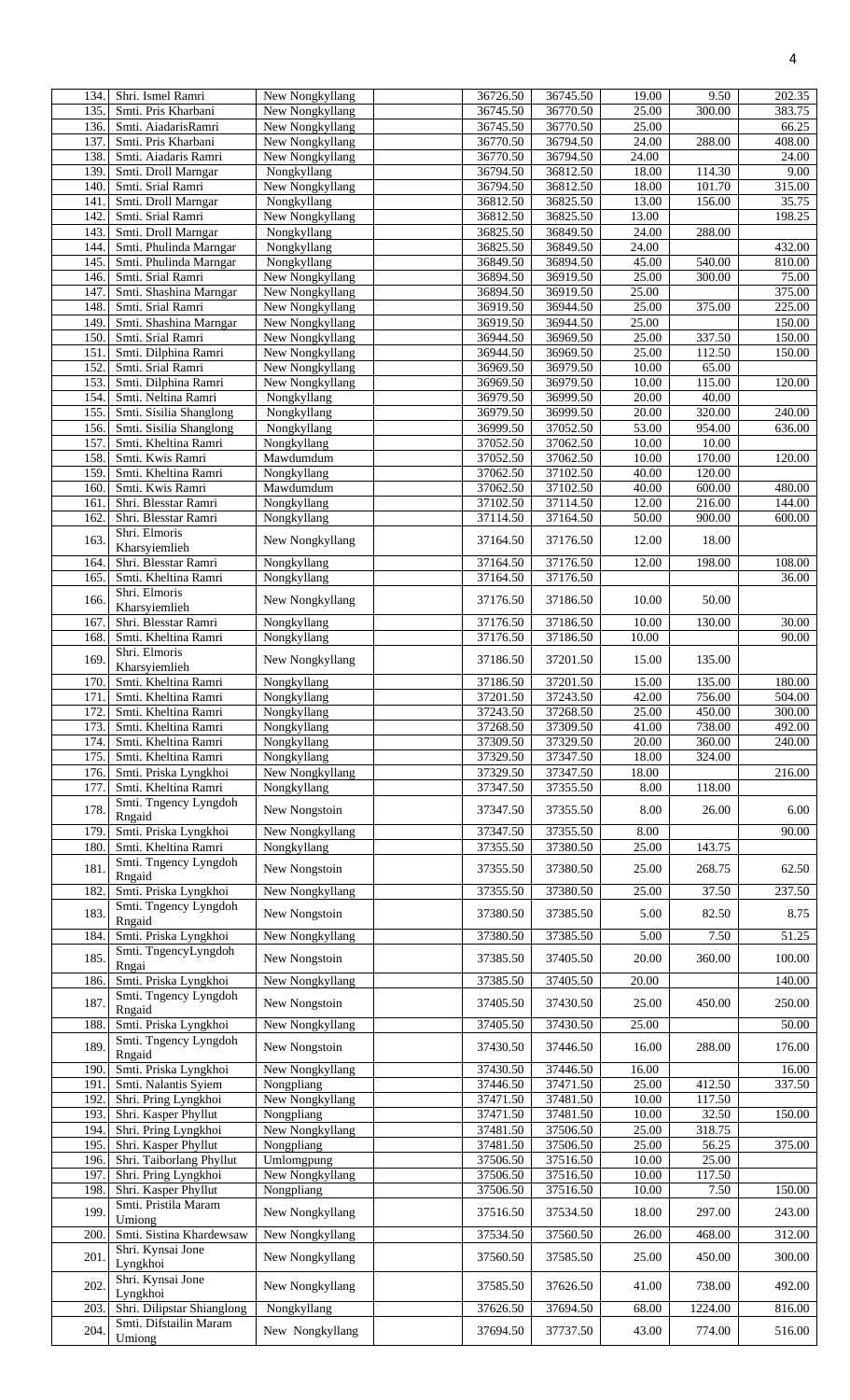| 205.             | Smti. Difstailin Maram                             | New Nongkyllang              | 37737.50             | 37762.50             | 25.00           | 412.50            | 337.50            |
|------------------|----------------------------------------------------|------------------------------|----------------------|----------------------|-----------------|-------------------|-------------------|
|                  | Umiong<br>Smti. Difstailin Maram                   |                              |                      |                      |                 |                   |                   |
| 206.             | Umiong                                             | New Nongkyllang              | 37762.50             | 37862.50             | 100.00          | 1500.00           | 1500.00           |
| 207              | Smti. Dlimtiphul Mawlein                           | Mawdiangkper                 | 37862.50             | 37887.50             | 25.00           | 175.00            |                   |
| 208.             | Smti. Difstailin Maram<br>Umiong                   | New Nongkyllang              | 37862.50             | 37887.50             | 25.00           | 237.50            | 337.50            |
| 209              | Smti. Dlimtiphul Mawlein                           | Mawdiangkper                 | 37887.50             | 37897.50             | 10.00           | 160.00            | 25.00             |
| 210              | Smti. Difstailin Maram                             | New Nongkyllang              | 37887.50             | 37897.50             | 10.00           | 20.00             | 95.00             |
|                  | Umiong                                             |                              |                      |                      |                 |                   |                   |
| 211              | Smti. Dlimtiphul Mawlein<br>Smti. Difstailin Maram | Mawdiangkper                 | 37897.50             | 37912.50             | 15.00           | 270.00            | 127.50            |
| 212.             | Umiong                                             | New Nongkyllang              | 37897.50             | 37912.50             |                 |                   | 52.50             |
| 213              | Smti. Dlimtiphul Mawlein                           | Mawdiangkper                 | 37912.50             | 37987.50             | 75.00           | 1350.00           | 900.00            |
| 214.             | Shri. Teibormen Ramri                              | Mawdiangkper                 | 37987.50             | 38059.50             | 72.00           | 1296.00           | 864.00            |
| 215.             | Shri. Phulding Mawlein                             | Mawdiangkper                 | 38059.50             | 38089.50             | 30.00           | 540.00            | 360.00            |
| 216.<br>217      | Smti. Wiltina Phyllut<br>Shri. Sanu Ramri          | Nongkhusar<br>Mawthaw        | 38089.50<br>38120.50 | 38120.50<br>38150.50 | 31.00<br>30.00  | 558.00<br>540.00  | 372.00<br>360.00  |
| 218.             | Smti. Dlismary Marngar                             | Nongpliang                   | 38150.50             | 38250.50             | 100.00          | 1800.00           | 1200.00           |
| 219.             | Smti. Dlismary Marngar                             | Nongpliang                   | 38250.50             | 38264.50             | 14.00           | 140.00            |                   |
| 220.             | Shri. Sikshon Paliar                               | Mawdiangkper                 | 38250.50             | 38264.50             | 14.00           | 112.00            | 168.00            |
| $\overline{221}$ | Smti. Dlismary Marngar                             | Nongpliang                   | 38264.50             | 38289.50             | 25.00           | 350.00            | 50.00             |
| $\overline{222}$ | Shri. Sikshon Paliar                               | Mawdiangkper                 | 38264.50             | 38289.50             | 25.00           | 100.00            | 250.00            |
| 223<br>224       | Smti. Dlismary Marngar<br>Shri. Sikshon Paliar     | Nongpliang<br>Mawdiangkper   | 38289.50<br>38289.50 | 38314.50<br>38314.50 | 25.00           | 450.00            | 200.00<br>100.00  |
| 225              | Smti. Dlismary Marngar                             | Nongpliang                   | 38314.50             | 38516.50             | 202.00          | 3636.00           | 2424.00           |
| 226.             | Shri. Phondar Lyngdoh                              | Mawdiangkper                 | 38516.50             | 38539.50             | 23.00           | 414.00            | 276.00            |
| 227              | Smti. Dlismary Marngar                             | Nongpliang                   | 38539.50             | 38595.50             | 56.00           | 1008.00           | 672.00            |
| 228.             | Shri Villy Lyngkhoi                                | Nongpliang                   | 38595.50             | 38609.50             | 14.00           | 143.50            | 80.50             |
| 229              | Smti. Dlismary Marngar                             | Nongpliang                   | 38595.50             | 38609.50             | 14.00           | 108.50            | 168.00            |
| 230.             | Shri. Skip Kharsyiemlieh,<br>Secy. 16 BAT          | Mawdiangkper                 | 38609.50             | 38670.50             | 61.00           | 1098.00           | 732.00            |
| $\overline{231}$ | Shri. Essral Wanniang                              | Mawdiangkper                 | 38670.50             | 38695.50             | 25.00           | 56.25             |                   |
|                  | Shri. SkipKharsyiemlieh,                           |                              |                      |                      |                 |                   |                   |
| 232              | Secy. 16 BAT                                       | Mawdiangkper                 | 38670.50             | 38695.50             | 25.00           | 393.75            | 300.00            |
| 233              | Shri. Essral Wanniang                              | Mawdiangkper                 | 38695.50             | 38720.50             | 25.00           | 375.00            | 375.00            |
| 234.             | Shri. Essral Wanniang                              | Mawdiangkper                 | 38720.50             | 38733.50             | 13.00           | 195.00            | 195.00            |
| 235.             | Shri. Skip Kharsyiemlieh,<br>Secy. 16 BAT          | Mawdiangkper                 | 38733.50             | 38748.20             | 14.70           | 176.40            | 264.60            |
|                  | Shri. Hope Standard                                |                              |                      |                      |                 |                   |                   |
| 236.             | Marthong                                           | Porsohsat                    | 38748.20             | 38758.20             | 10.00           | 120.00            | 30.00             |
| 237.             | Shri. Skip Kharsyiemlieh,                          | Mawdiangkper                 | 38748.20             | 38758.20             | 10.00           |                   | 150.00            |
|                  | Secy. 16 BAT                                       |                              |                      |                      |                 |                   |                   |
| 238.             | Shri. Hope Standard<br>Marthong                    | Porsohsat                    | 38758.20             | 38770.50             | 12.30           | 147.60            | 98.40             |
|                  | Shri. Skip Kharsyiemlieh,                          |                              |                      |                      |                 |                   |                   |
| 239.             | Secy. 16 BAT                                       | Mawdiangkper                 | 38758.20             | 38770.50             | 12.30           |                   | 123.00            |
| 240.             | Shri. Hope Standard                                | Porsohsat                    | 38770.50             | 38795.50             | 25.00           | 300.00            | 350.00            |
|                  | Marthong<br>Shri. Skip Kharsyiemlieh,              |                              |                      |                      |                 |                   |                   |
| 241.             | Secy. 16 BAT                                       | Mawdiangkper                 | 38770.50             | 38795.50             | 25.00           |                   | 100.00            |
|                  | Shri. Hope Standard                                |                              |                      |                      |                 |                   |                   |
| 242.             | Marthong                                           | Porsohsat                    | 38795.50             | 38845.50             | 50.00           | 750.00            | 750.00            |
| 243.             | Shri. Hope Standard                                | Porsohsat                    | 38845.50             | 38882.50             | 37.00           | 666.00            | 444.00            |
|                  | Marthong<br>Smti. Phrias Mawniangbri               |                              |                      |                      |                 |                   |                   |
| 244<br>245.      | Smti. Phrias Mawniangbri                           | Mawdiangkper<br>Mawdiangkper | 38882.50<br>39059.50 | 39059.50<br>39120.50 | 177.00<br>61.00 | 3186.00<br>915.00 | 2124.00<br>915.00 |
| 246.             | Smti. Phrias Mawniangbri                           | Mawdiangkper                 | 39120.50             | 39225.50             | 105.00          | 1260.00           | 1890.00           |
| 247.             | Shri. Pilot Mawdoh                                 | Umiong                       | 39225.50             | 39277.50             | 52.00           | 624.00            | 936.00            |
| 248.             | Smti. Spilis Mawdoh                                | Umiong                       | 39277.50             | 39395.50             | 118.00          | 1416.00           | 2124.00           |
| 249.             | Shri. Plestar Mawdoh                               | Mawdumdum                    | 39395.50             | 39495.50             | 100.00          | 1200.00           | 1800.00           |
| 250.             | Shri. Molostar Wanniang                            | Mawdiangkper                 | 39495.50             | 39557.50             | 62.00           | 744.00            | 1116.00           |
| 251.             | Shri. Tihsing Ramri                                | Mawdiangkper                 | 39557.50             | 39645.50             | 88.00           | 1056.00           | 1584.00           |
| 252<br>253.      | Shri. Tihsing Ramri<br>Smti. Lobina Wanniang       | Mawdiangkper                 | 39645.50<br>39645.50 | 39670.50             | 25.00<br>25.00  | 300.00            | 337.50<br>112.50  |
| 254              | Shri. Tihsing Ramri                                | Mawdiangkper<br>Mawdiangkper | 39670.50             | 39670.50<br>39695.50 | 25.00           | 300.00            | 337.50            |
| 255.             | Smti. Lobina Wanniang                              | Mawdiangkper                 | 39670.50             | 39695.50             | 25.00           |                   | 112.50            |
| 256.             | Shri. Tihsing Ramri                                | Mawdiangkper                 | 39695.50             | 39705.50             | 10.00           | 60.00             |                   |
| 257              | Smti. Lobina Wanniang                              | Mawdiangkper                 | 39695.50             | 39705.50             | 10.00           | 60.00             | 180.00            |
| 258.             | Shri. Tihsing Ramri                                | Mawdiangkper                 | 39705.50             | 39720.50             | 15.00           | 90.00             |                   |
| 259.<br>260.     | Smti. Lobina Wanniang<br>Shri. Tihsing Ramri       | Mawdiangkper                 | 39705.50<br>39720.50 | 39720.50<br>39747.50 | 15.00<br>27.00  | 90.00<br>405.00   | 270.00<br>405.00  |
| 261              | Shri.Iskarland Nongsiej                            | Mawdiangkper<br>Mawdet       | 39747.50             | 39770.50             | 23.00           | 414.00            | 276.00            |
| 262              | Shri.Iskarland Nongsiej                            | Mawdet                       | 39770.50             | 39795.50             | 25.00           | 450.00            | 175.00            |
| 263.             | Smti. Lobina Wanniang                              | Mawdiangkper                 | 39770.50             | 39795.50             | 25.00           |                   | 125.00            |
| 264              | Shri.Iskarland Nongsiej                            | Mawdet                       | 39795.50             | 39820.50             | 25.00           | 225.00            | 25.00             |
| 265              | Smti. Lobina Wanniang                              | Mawdiangkper                 | 39795.50             | 39820.50             | 25.00           | 150.00            | 350.00            |
| 266.             | Smti. Lobina Wanniang                              | Mawdiangkper                 | 39820.50             | 39845.50             | 25.00           | 300.00            | 450.00            |
| 267.<br>268.     | Smti. Lobina Wanniang<br>Smti. Lobina Wanniang     | Mawdiangkper<br>Mawdiangkper | 39845.50<br>39895.50 | 39895.50<br>39913.50 | 50.00<br>18.00  | 750.00<br>270.00  | 750.00<br>270.00  |
| 269.             | Smti. Phrias Mawniangbri                           | Mawdiangkper                 | 39913.50             | 40031.50             | 118.00          | 1416.00           | 2124.00           |
| 270.             | Smti. Sistina Khardewsaw                           | Mawdiangkper                 | 40031.50             | 40125.50             | 94.00           | 1128.00           | 1692.00           |
| 271              | Smti. Shaldres                                     | Mawdiangkper                 | 40125.50             | 40165.50             | 40.00           | 480.00            | 720.00            |
|                  | Khardewsaw                                         |                              |                      |                      |                 |                   |                   |
| 272.             | Smti. Biolis Khardewsaw                            | Mawdiangkper                 | 40165.50             | 40230.50             | 65.00           | 780.00            | 1170.00           |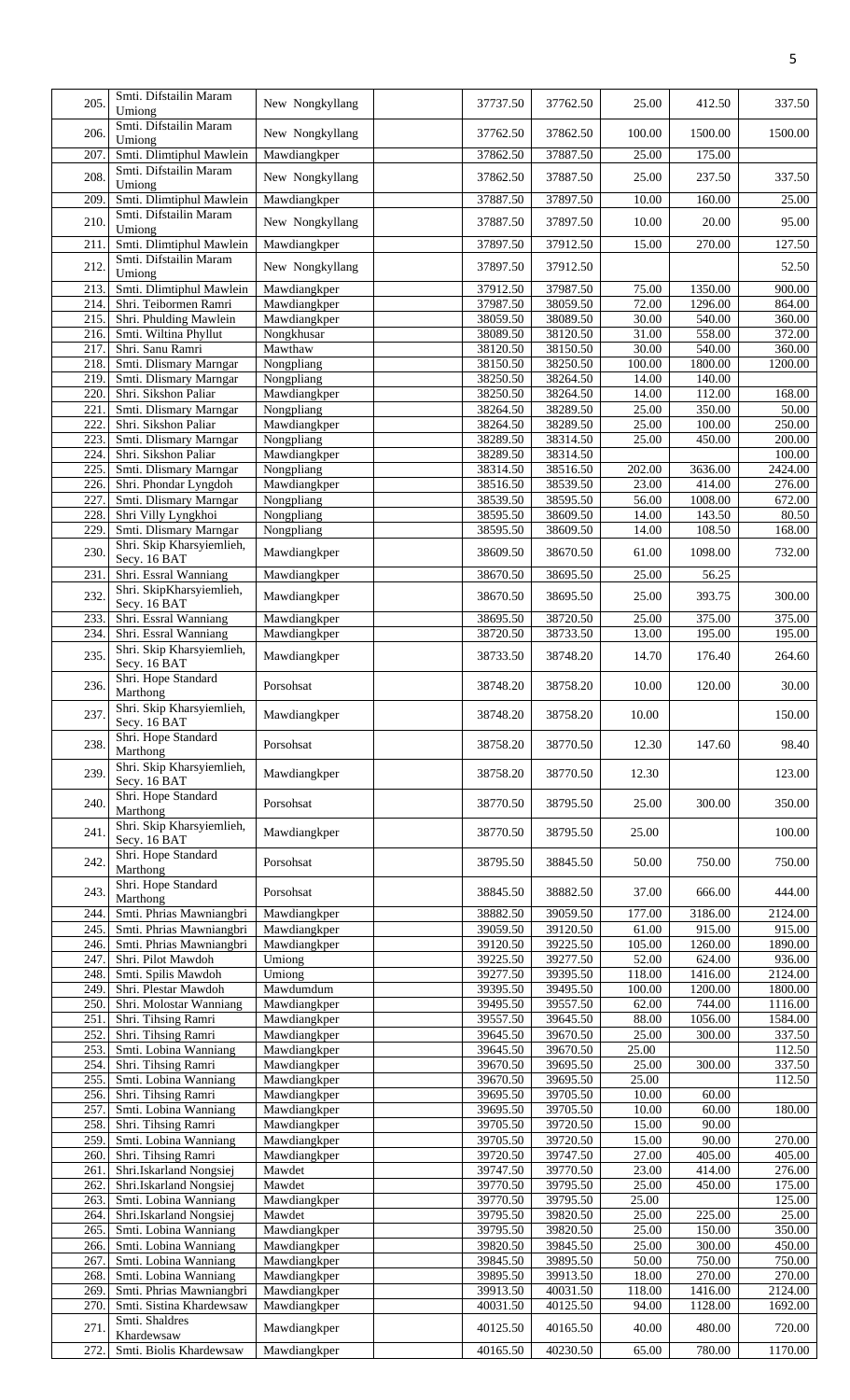| 273. | Smti. Sistina Khardewsaw     | Mawdiangkper               | 40230.50 | 40377.50 | 147.00             | 1764.00             | 2646.00 |
|------|------------------------------|----------------------------|----------|----------|--------------------|---------------------|---------|
| 274. | Smti. Rosemary               | Mawdiangkper               | 40377.50 | 40445.50 | 68.00              | 816.00              | 1224.00 |
|      | Wanniang                     |                            |          |          |                    |                     |         |
|      | Smti. Tweldaris              |                            |          |          |                    |                     |         |
| 275. | L.Tongkhar                   | Mawdumdum                  | 40445.50 | 40470.50 | 25.00              | 300.00              | 200.00  |
|      | Smti. Rosemary               |                            |          |          |                    |                     |         |
| 276. | Wanniang                     | Mawdiangkper               | 40445.50 | 40470.50 | 25.00              |                     | 250.00  |
|      | Smti. Tweldaris              |                            |          |          |                    |                     |         |
| 277. | L.Tongkhar                   | Mawdumdum                  | 40470.50 | 40495.50 | 25.00              | 300.00              | 412.50  |
|      |                              |                            |          |          |                    |                     |         |
| 278. | Smti. Rosemary               | Mawdiangkper               | 40470.50 | 40495.50 | 25.00              |                     | 37.50   |
|      | Wanniang                     |                            |          |          |                    |                     |         |
| 279. | Smti. Tweldaris              | Mawdumdum                  | 40495.50 | 40520.50 | 25.00              | 300.00              | 437.50  |
|      | L.Tongkhar                   |                            |          |          |                    |                     |         |
| 280. | Smti. Rosemary               | Mawdiangkper               | 40495.50 | 40520.50 | 25.00              |                     | 12.50   |
|      | Wanniang                     |                            |          |          |                    |                     |         |
| 281  | Smti. Phulti Wanniang        | Mawdiangkper               | 40520.50 | 40543.50 | 23.00              | 310.50              | 379.50  |
| 282  | Smti. Phulti Wanniang        | Mawdiangkper               | 40543.50 | 40700.50 | 157.00             | 2355.00             | 2355.00 |
| 283. | Smti. Phulti Wanniang        | Mawdiangkper               | 40700.50 | 40727.50 | 27.00              | 445.50              | 364.50  |
| 284  | Shri. Slandar Mawlein        | Tiehthawiar                | 40727.50 | 40820.50 | 93.00              | 1674.00             | 1116.00 |
|      |                              |                            |          |          |                    |                     |         |
| 285. | Shri. Molostar Wanniang      | Mawdiangkper               | 40820.50 | 40888.50 | 68.00              | 1224.00             | 816.00  |
| 286. | Shri. Molostar Wanniang      | Mawdiangkper               | 40888.50 | 40970.50 | 82.00              | 1476.00             | 984.00  |
| 287. | Smti. Tweldaris              |                            |          |          |                    |                     |         |
|      | L.Tongkhar                   | Mawdumdum                  | 40970.50 | 41020.50 | 50.00              | 900.00              | 600.00  |
|      | Smti. Tweldaris              |                            |          |          |                    |                     |         |
| 288. | L.Tongkhar                   | Mawdumdum                  | 41020.50 | 41045.50 | 25.00              | 450.00              | 300.00  |
|      |                              |                            |          |          |                    |                     |         |
| 289. | Smti. Tweldaris              | Mawdumdum                  | 41045.50 | 41195.50 | 150.00             | 2700.00             | 1800.00 |
|      | L.Tongkhar                   |                            |          |          |                    |                     |         |
|      | Smti. Tweldaris              |                            |          |          |                    |                     |         |
| 290. | L.Tongkhar                   | Mawdumdum                  | 41195.50 | 41245.50 | 50.00              | 900.00              | 600.00  |
| 291  | Smti. Sistina Khardewsaw     | Mawdiangkper               | 41245.50 | 41270.50 | 25.00              | 250.00              |         |
|      |                              |                            |          |          |                    |                     |         |
| 292  | Smti. Mercy Wanniang         | Mawdiangkper               | 41245.50 | 41270.50 | 25.00              | 200.00              | 300.00  |
| 293. | Smti. Sistina Khardewsaw     | Mawdiangkper               | 41270.50 | 41295.50 | 25.00              | 362.50              | 12.50   |
| 294  | Smti. Mercy Wanniang         | Mawdiangkper               | 41270.50 | 41295.50 | 25.00              | 87.50               | 287.50  |
| 295. | Smti. Sistina Khardewsaw     | Mawdiangkper               | 41295.50 | 41320.50 | 25.00              | 400.00              | 50.00   |
|      |                              |                            |          |          |                    |                     |         |
| 296. | Smti. Mercy Wanniang         | Mawdiangkper               | 41295.50 | 41320.50 | 25.00              | 50.00               | 287.50  |
| 297  | Smti. Sistina Khardewsaw     | Mawdiangkper               | 41320.50 | 41345.50 | 25.00              | 387.50              | 187.50  |
| 298. | Smti. Mercy Wanniang         | Mawdiangkper               | 41320.50 | 41345.50 | 25.00              | 62.50               | 150.00  |
| 299. | Smti. Sistina Khardewsaw     | Mawdiangkper               | 41345.50 | 41370.50 | 25.00              | $\overline{262.50}$ |         |
|      |                              |                            |          |          |                    |                     |         |
| 300. | Smti. Mercy Wanniang         | Mawdiangkper               | 41345.50 | 41370.50 | 25.00              | 112.50              | 375.00  |
| 301  | Smti. Sistina Khardewsaw     | Mawdiangkper               | 41370.50 | 41395.50 | 25.00              | 62.50               |         |
| 302. | Smti. Mercy Wanniang         | Mawdiangkper               | 41370.50 | 41395.50 | 25.00              | 237.50              | 450.00  |
|      | 303. Smti. Mercy Wanniang    | Mawdiangkper               | 41395.50 | 41420.50 | 25.00              | 300.00              | 450.00  |
|      |                              |                            |          |          |                    |                     |         |
| 304. | Shri. Essral Wanniang        | Mawdiangkper               | 41420.50 | 41520.50 | 100.00             | 1200.00             | 1800.00 |
| 305. | Shri. Iskarland Nongsiej     | Mawdet                     | 41520.50 | 41545.50 | 25.00              | 75.00               |         |
| 306. | Shri. Essral Wanniang        | Mawdiangkper               | 41520.50 | 41545.50 | 25.00              | 225.00              | 450.00  |
| 307. | Shri. Iskarland Nongsiej     | Mawdet                     | 41545.50 | 41565.50 | 20.00              | 240.00              | 60.00   |
| 308. | Shri. Essral Wanniang        | Mawdiangkper               | 41545.50 | 41565.50 | 20.00              | 60.00               | 240.00  |
|      |                              |                            |          |          |                    |                     |         |
| 309. | Shri. Iskarland Nongsiej     | Mawdet                     | 41565.50 | 41570.50 | 5.00               | 90.00               | 30.00   |
| 310. | Smti. Dlismary Marngar       | Mawdiangkper               | 41565.50 | 41570.50 | 5.00               |                     | 30.00   |
| 311. | Shri. Iskarland Nongsiej     | Mawdet                     | 41570.50 | 41595.50 | 25.00              | 450.00              | 225.00  |
| 312. | Smti. Dlismary Marngar       | Mawdiangkper               | 41570.50 | 41595.50 | 25.00              |                     | 75.00   |
| 313. | Shri. Iskarland Nongsiej     | Mawdet                     | 41595.50 | 41663.50 | 68.00              | 1224.00             | 816.00  |
|      |                              |                            |          | 41820.50 |                    |                     |         |
| 314. | Shri. Tiehsing Ramri         | Mawdiangkper               | 41663.50 |          | 157.00             | 2826.00             | 1884.00 |
| 315. | Shri. Tiehsing Ramri         | Mawdiangkper               | 41820.50 | 41888.50 | 68.00              | 1224.00             | 816.00  |
| 316. | Smti. Blintiphul Mawlein     | Mawdiangkper               | 41888.50 | 41930.50 | 42.00              | 756.00              | 504.00  |
| 317. | Smti. Piorlin Mawlein        | Mawdiangkper               | 41930.50 | 41945.50 | 15.00              | 270.00              | 180.00  |
| 318. | Smti. Twianty Mawlein        | Mawdiangkper               | 41945.50 | 41957.50 | 12.00              | 66.00               |         |
|      |                              |                            |          |          |                    |                     |         |
| 319. | Smti. Piorlin Mawlein        | Mawdiangkper               | 41945.50 | 41957.50 | 12.00              | 150.00              | 144.00  |
| 320. | Smti. Twianty Mawlein        | Mawdiangkper               | 41957.50 | 41970.50 | 13.00              | 188.50              |         |
| 321. | Smti. Piorlin Mawlein        | Mawdiangkper               | 41957.50 | 41970.50 | 13.00              | 45.50               | 156.00  |
| 322. | Smti. Twianty Mawlein        | Mawdiangkper               | 41970.50 | 41995.50 | 25.00              | 450.00              | 150.00  |
| 323. | Smti. Piorlin Mawlein        | Mawdiangkper               | 41970.50 | 41995.50 |                    |                     | 150.00  |
|      |                              |                            |          |          |                    |                     |         |
| 324. | Smti. Twianty Mawlein        | Mawdiangkper               | 41995.50 | 42020.50 | 25.00              | 450.00              | 150.00  |
| 325. | Smti. Piorlin Mawlein        | Mawdiangkper               | 41995.50 | 42020.50 | $\overline{2}5.00$ |                     | 150.00  |
| 326. | Smti. Twianty Mawlein        | Mawdiangkper               | 42020.50 | 42120.50 | 100.00             | 1800.00             | 1200.00 |
| 327. | Smti. Iptiphul Mawdoh        | $\overline{\text{Uniong}}$ | 42120.50 | 42220.50 | 100.00             | 1800.00             | 1200.00 |
|      |                              |                            |          |          |                    |                     |         |
| 328. | Smti. Stailin Mawdoh         | Umiong                     | 42220.50 | 42380.50 | 160.00             | 2880.00             | 1920.00 |
| 329. | Shri Iskarland Nongsiej      | New Nongkhusar             | 42380.50 | 42420.50 | 40.00              | 720.00              | 480.00  |
| 330. | Shri Iskarland Nongsiej      | New Nongkhusar             | 42420.50 | 42485.50 | 65.00              | 975.00              | 975.00  |
| 331  | Smti. Spieldaris Mawdoh      | Kynshi                     | 42485.50 | 42496.50 | 11.00              | 132.00              | 198.00  |
| 332. | Smti. Spieldaris Mawdoh      | Kynshi                     | 42496.50 | 42556.50 | 60.00              | 900.00              | 900.00  |
|      |                              |                            |          |          |                    |                     |         |
| 333. | Shri. Phostar Mawdoh         | Umiong                     | 42556.50 | 42673.50 | 117.00             | 2106.00             | 1404.00 |
| 334. | Shri. Sten Rngaid            | Nongpliang                 | 42673.50 | 42696.50 | 23.00              | 115.00              | 310.50  |
| 335. | Shri. Phostar Mawdoh         | Umiong                     | 42673.50 | 42696.50 | 23.00              | 264.50              |         |
| 336. | Shri. Sten Rngaid            | Nongpliang                 | 42696.50 | 42721.50 | 25.00              | 312.50              |         |
| 337. | Shri. Phostar Mawdoh         | Umiong                     |          | 42721.50 |                    |                     | 375.00  |
|      |                              |                            | 42696.50 |          | 25.00              | 62.50               |         |
| 338. | Shri. Sten Rngaid            | Nongpliang                 | 42721.50 | 42746.50 | 25.00              | 262.50              |         |
| 339. | Shri. Phostar Mawdoh         | Umiong                     | 42721.50 | 42746.50 | 25.00              | 150.00              | 337.50  |
| 340. | Shri. Sten Rngaid            | Nongpliang                 | 42746.50 | 42771.50 | 25.00              | 75.00               |         |
| 341. | Shri. Phostar Mawdoh         | Umiong                     | 42746.50 | 42771.50 | 25.00              | 300.00              | 300.00  |
|      |                              |                            |          |          |                    |                     |         |
| 342. | Smti. Kwieldaris Mawdoh      | Umiong                     | 42771.50 | 42921.50 | 150.00             | 2700.00             | 1800.00 |
| 343. | Shri. Phostar Mawdoh         | Umiong                     | 42921.50 | 43013.50 | 92.00              | 1656.00             | 1104.00 |
| 344. | Smti. Iptiphul Mawdoh        | Umiong                     | 43013.50 | 43114.50 | 101.00             | 1818.00             | 1212.00 |
|      | 345. Smti. Kwieldaris Mawdoh | Umiong                     | 43114.50 | 43244.50 | 130.00             | 2340.00             | 1560.00 |
|      |                              |                            |          |          |                    |                     |         |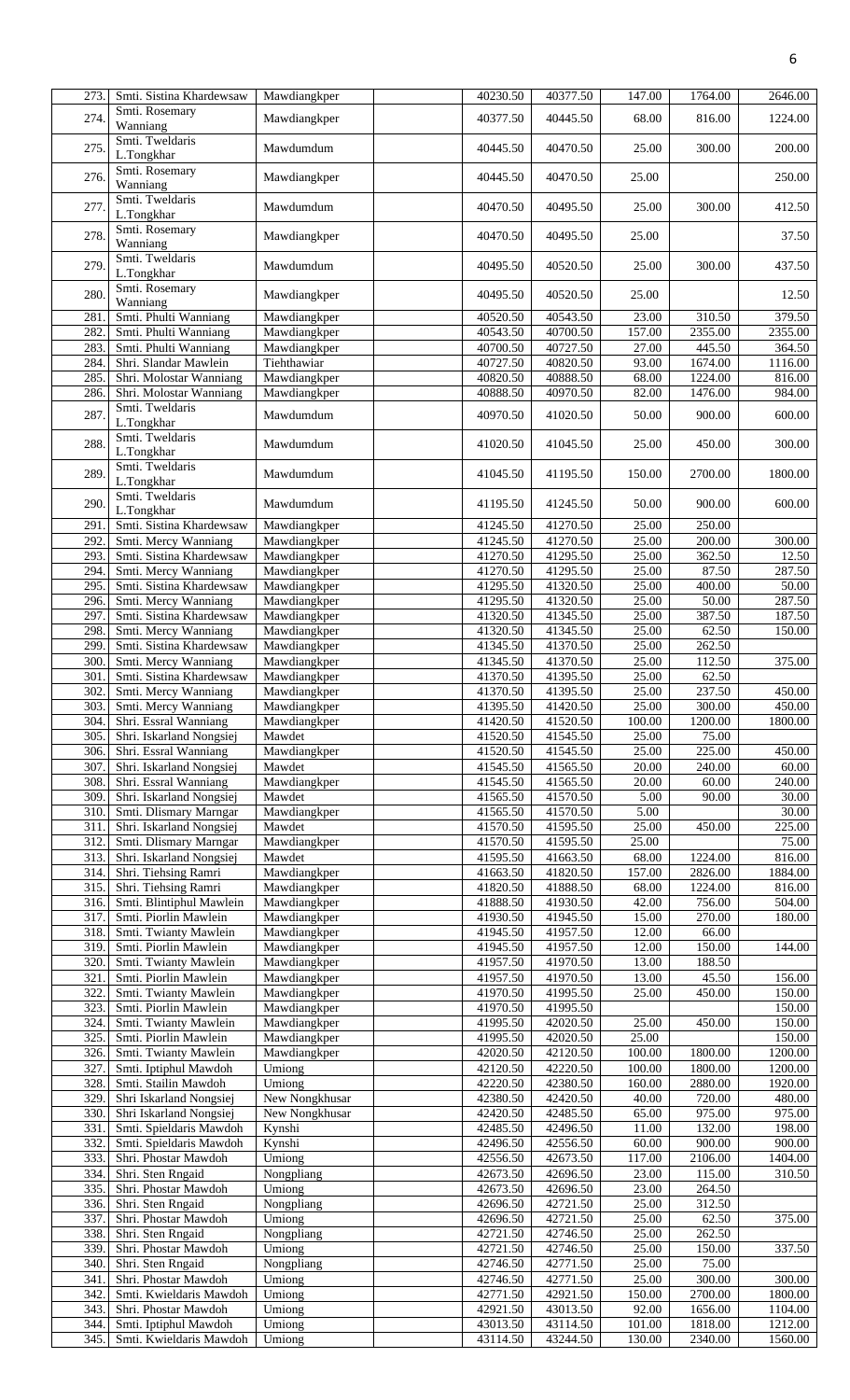| 346.             | Shri Westarlan Kharbani   | Mawdiangkper     | 43244.50 | 43299.50 | 55.00   | 990.00   | 660.00             |
|------------------|---------------------------|------------------|----------|----------|---------|----------|--------------------|
| 347              | Shri. Plestar Mawdoh      | Mawdumdum        | 43299.50 | 43431.50 | 132.00  | 2376.00  | 1584.00            |
|                  |                           |                  | 43431.50 | 43471.50 |         | 720.00   | 480.00             |
| 348.             | Shri. Plestar Mawdoh      | Mawdumdum        |          |          | 40.00   |          |                    |
| 349              | Shri. Phostar Mawdoh      | Umiong           | 43471.50 | 43571.50 | 100.00  | 1800.00  | 1200.00            |
| 350              | Shri. Medar Shangdiar     | Mawdiangkper     | 43571.50 | 43608.50 | 37.00   | 666.00   | 444.00             |
|                  |                           |                  |          |          |         |          |                    |
| 351              | Shri. Phondar Mawdoh      | Mawdiangkper     | 43608.50 | 43721.50 | 113.00  | 2034.00  | 1356.00            |
| 352              | Smti. Kwieldaris Mawdoh   | Umiong           | 43721.50 | 43837.50 | 116.00  | 2088.00  | 1392.00            |
| 353.             | Shri. Plestar Mawdoh      | Mawdumdum        | 43837.50 | 44163.50 | 326.00  | 5868.00  | 3912.00            |
|                  |                           |                  |          |          |         |          |                    |
| 354.             | Shri. Plestar Mawdoh      | Mawdumdum        | 44163.50 | 44271.50 | 108.00  | 1944.00  | 1296.00            |
| 355.             | Shri. Plestar Mawdoh      | Mawdumdum        | 44271.50 | 44296.50 | 25.00   | 450.00   | 187.50             |
|                  |                           |                  |          |          |         |          |                    |
| 356.             | Shri. Morningstar         | Nongkyllang      | 44271.50 | 44296.50 | 25.00   |          | 112.50             |
|                  | Wanniang                  |                  |          |          |         |          |                    |
| 357              | Shri. Plestar Mawdoh      | Mawdumdum        | 44296.50 | 44321.50 | 25.00   | 387.50   | 37.50              |
|                  |                           |                  |          |          |         |          |                    |
|                  | Shri. Morningstar         |                  |          |          |         |          |                    |
| 358.             | Wanniang                  | Nongkyllang      | 44296.50 | 44321.50 | 25.00   | 62.50    | 262.50             |
|                  |                           |                  |          |          |         |          |                    |
| 359              | Shri. Plestar Mawdoh      | Mawdumdum        | 44321.50 | 44338.50 | 17.00   | 178.50   |                    |
|                  | Shri. Morningstar         |                  |          |          |         |          |                    |
| 360.             | Wanniang                  | Nongkyllang      | 44321.50 | 44338.50 | 17.00   | 127.50   | 204.00             |
|                  |                           |                  |          |          |         |          |                    |
| 361              | Smti. Spilis Mawdoh       | Umiong           | 44338.50 | 44446.50 | 108.00  | 1944.00  | 1296.00            |
|                  |                           | Mawpayier        |          |          |         |          |                    |
| 362              | Shri. Bingland Ramri      |                  | 44446.50 | 44509.50 | 63.00   | 1134.00  | 756.00             |
|                  |                           | (Patharphlang)   |          |          |         |          |                    |
|                  |                           | Mawpayier        |          |          |         |          |                    |
| 363              | Shri. Ripshon Nongbri     | (Patharphlang)   | 44509.50 | 44614.50 | 105.00  | 1890.00  | 1260.00            |
|                  |                           |                  |          |          |         |          |                    |
| 364.             |                           | Mawpayier        | 44614.50 | 44777.50 |         | 2934.00  | 1956.00            |
|                  | Shri. Ripshon Nongbri     | (Patharphlang)   |          |          | 163.00  |          |                    |
|                  |                           |                  |          |          |         |          |                    |
|                  | Disputed between Smti.    |                  |          |          |         |          |                    |
| 365.             | Sinolasubon Marbaniang    | Rambrai & Kynrud | 44777.50 | 46296.50 | 1519.00 | 26967.00 | 18303.00           |
|                  | & Smti. Trin Lyngdoh.     |                  |          |          |         |          |                    |
|                  |                           |                  |          |          |         |          |                    |
|                  | Shri. Morningstar         |                  |          |          |         |          |                    |
| 366.             | Wanniang                  | Nongkyllang      | 46271.50 | 46296.50 | 25.00   |          | 300.00             |
|                  |                           |                  |          |          |         |          |                    |
|                  | Disputed between Smti.    |                  |          |          |         |          |                    |
| 367.             | Sinolasubon Marbaniang    | Rambrai & Kynrud | 46296.50 | 46321.50 | 25.00   | 450.00   | 150.00             |
|                  | & Smti. Trin Lyngdoh.     |                  |          |          |         |          |                    |
|                  |                           |                  |          |          |         |          |                    |
| 368.             | Shri. Morningstar         | Nongkyllang      | 46296.50 | 46321.50 | 25.00   |          | 150.00             |
|                  | Wanniang                  |                  |          |          |         |          |                    |
|                  |                           |                  |          |          |         |          |                    |
| 369              | Shri. Morningstar         | Nongkyllang      | 46321.50 | 46371.50 | 50.00   | 900.00   | 600.00             |
|                  | Wanniang                  |                  |          |          |         |          |                    |
|                  | Shri. Morningstar         |                  |          |          |         |          |                    |
| 370.             |                           | Nongkyllang      | 46371.50 | 46446.50 | 75.00   | 1350.00  | 900.00             |
|                  | Wanniang                  |                  |          |          |         |          |                    |
|                  | Shri. Morningstar         |                  |          |          |         |          |                    |
| 371.             |                           | Nongkyllang      | 46446.50 | 46496.50 | 50.00   | 900.00   | 600.00             |
|                  | Wanniang                  |                  |          |          |         |          |                    |
|                  | Shri. Morningstar         |                  |          |          |         |          |                    |
| 372.             | Wanniang                  | Nongkyllang      | 46496.50 | 46596.50 | 100.00  | 1800.00  | 1200.00            |
|                  |                           |                  |          |          |         |          |                    |
| 373.             | Shri. Morningstar         | Nongkyllang      | 46596.50 | 46846.50 | 250.00  | 4500.00  | 3000.00            |
|                  | Wanniang                  |                  |          |          |         |          |                    |
|                  |                           |                  |          |          |         | 3150.00  | 2100.00            |
| 374.             | Shri. Bullstar Marbaniang | R.L.Iew Rambrai  | 46846.50 | 47021.50 | 175.00  |          |                    |
| $\overline{375}$ | Shri. Bullstar Marbaniang | R.L.Iew Rambrai  | 47021.50 | 47028.50 | 7.00    | 126.00   | 42.00              |
| 376.             | Shri. Sten Rngaid         | Nongpliang       | 47021.50 | 47028.50 | 7.00    |          | 42.00              |
|                  |                           |                  |          |          |         |          |                    |
| 377.             | Shri. Bullstar Marbaniang | R.L.Iew Rambrai  | 47028.50 | 47046.50 | 18.00   | 162.00   |                    |
| 378.             | Shri. Sten Rngaid         | Nongpliang       | 47028.50 | 47046.50 | 18.00   | 108.00   | 270.00             |
|                  |                           |                  |          |          |         |          |                    |
| 379.             | Shri. Sten Rngaid         | Nongpliang       | 47046.50 | 47071.50 | 25.00   | 300.00   | 450.00             |
| 380.             | Shri. Bullstar Marbaniang | R.L.Iew Rambrai  | 47071.50 | 47096.50 | 25.00   | 112.50   |                    |
| 381              | Shri. Sten Rngaid         | Nongpliang       | 47071.50 | 47096.50 | 25.00   | 187.50   | 450.00             |
|                  |                           |                  |          |          |         |          |                    |
| 382.             | Shri. Bullstar Marbaniang | R.L.Iew Rambrai  | 47096.50 | 47103.50 | 7.00    | 73.50    |                    |
| 383.             | Shri. Sten Rngaid         | Nongpliang       | 47096.50 | 47103.50 | 7.00    | 10.50    | 126.00             |
|                  |                           |                  |          |          |         |          |                    |
| 384.             | Shri. Molostar Wanniang   | Mawdiangkper     | 47103.50 | 47128.50 | 25.00   | 375.00   | 12.50              |
| 385.             | Shri. Sten Rngaid         | Nongpliang       | 47103.50 | 47128.50 | 25.00   |          | 362.50             |
| 386.             | Shri. Molostar Wanniang   | Mawdiangkper     | 47128.50 | 47153.50 | 25.00   | 450.00   | 162.50             |
|                  |                           |                  |          |          |         |          |                    |
| 387.             | Shri. Sten Rngaid         | Nongpliang       | 47128.50 | 47153.50 | 25.00   |          | 137.50             |
| 388.             | Shri. Molostar Wanniang   | Mawdiangkper     | 47153.50 | 47178.50 | 25.00   | 450.00   | 300.00             |
|                  |                           |                  |          |          |         |          |                    |
| 389              | Shri. Molostar Wanniang   | Mawdiangkper     | 47178.50 | 47203.50 | 25.00   | 450.00   | 200.00             |
| 390.             | Shri. Spen Paliar         | Mawdiangkper     | 47178.50 | 47203.50 | 25.00   |          | 100.00             |
| 391              | Shri. Molostar Wanniang   | Mawdiangkper     | 47203.50 | 47228.50 | 25.00   | 375.00   | $\overline{50.00}$ |
|                  |                           |                  |          |          |         |          |                    |
| 392              | Shri. Spen Paliar         | Mawdiangkper     | 47203.50 | 47228.50 | 25.00   |          | 325.00             |
| 393              | Shri. Molostar Wanniang   | Mawdiangkper     | 47228.50 | 47253.50 | 25.00   | 150.00   |                    |
|                  |                           |                  |          |          |         |          |                    |
| 394              | Shri. Sikshon Paliar      | Mawdiangkper     | 47253.50 | 47278.50 | 25.00   | 150.00   | 450.00             |
| 395              | Shri. Sikshon Paliar      | Mawdiangkper     | 47278.50 | 47295.50 | 17.00   | 204.00   | 306.00             |
| 396.             | Shri. Iskarland Nongsiej  | Mawdet           | 47295.50 | 47303.50 | 8.00    | 96.00    | 144.00             |
|                  |                           |                  |          |          |         |          |                    |
| 397              | Shri. Iskarland Nongsiej  | Mawdet           | 47303.50 | 47353.50 | 50.00   | 600.00   | 900.00             |
| 398.             | Shri. Iskarland Nongsiej  | Mawdet           | 47353.50 | 47415.50 | 62.00   | 930.00   | 930.00             |
|                  |                           |                  |          |          |         |          |                    |
| 399              | Smti. Wentina Mawlein     | Mawdumdum        | 47415.50 | 47536.50 | 121.00  | 2178.00  | 1452.00            |
| 400.             | Smti. Linda Mawlein       | Nongkyllang      | 47536.50 | 47553.50 | 17.00   | 306.00   | 204.00             |
|                  |                           |                  |          |          |         |          |                    |
| 401              | Smti. Lamlynti Mawlein    | Nongkyllang      | 47553.50 | 47614.50 | 61.00   | 1098.00  | 732.00             |
|                  | Smti. Bildaris            |                  |          |          |         |          |                    |
| 402              | Khardewsaw                | Rambrai          | 47614.50 | 47719.50 | 105.00  | 1890.00  | 1260.00            |
|                  |                           |                  |          |          |         |          |                    |
| 403              | Smti. Lamlynti Mawlein    | Nongkyllang      | 47719.50 | 47753.50 | 34.00   | 510.00   | 510.00             |
| 404.             | Smti. Lamlynti Mawlein    | Nongkyllang      | 47753.50 | 47849.50 | 96.00   | 1152.00  | 1728.00            |
| 405              | Shri. Iskarland Nongsiej  |                  | 47849.50 | 47928.50 | 79.00   | 1066.50  | 1303.50            |
|                  |                           | Mawdet           |          |          |         |          |                    |
| 406.             | Shri. Iskarland Nongsiej  | Mawdet           | 47928.50 | 48003.50 | 75.00   | 1237.50  | 1012.50            |
| 407              | Shri. Iskarland Nongsiej  | Mawdet           | 48003.50 | 48049.50 | 46.00   | 690.00   | 690.00             |
|                  |                           |                  |          |          |         |          |                    |
|                  |                           | Nongkyllang      | 48049.50 | 48065.50 | 16.00   | 192.00   | 288.00             |
| 408              | Smti. Linda Mawlein       |                  |          |          |         |          |                    |
|                  |                           |                  |          |          |         |          |                    |
| 409              | Smti. Linda Mawlein       | Nongkyllang      | 48065.50 | 48088.50 | 23.00   | 310.50   | 379.50             |
| 410.             | Smti. Linda Mawlein       | Nongkyllang      | 48088.50 | 48138.50 | 50.00   | 825.00   | 675.00             |
| 411.             | Smti. Linda Mawlein       | Nongkyllang      | 48138.50 | 48188.50 | 50.00   | 750.00   | 750.00             |
| 412.             | Smti. Linda Mawlein       | Nongkyllang      | 48188.50 | 48376.00 | 187.50  | 2250.00  | 3375.00            |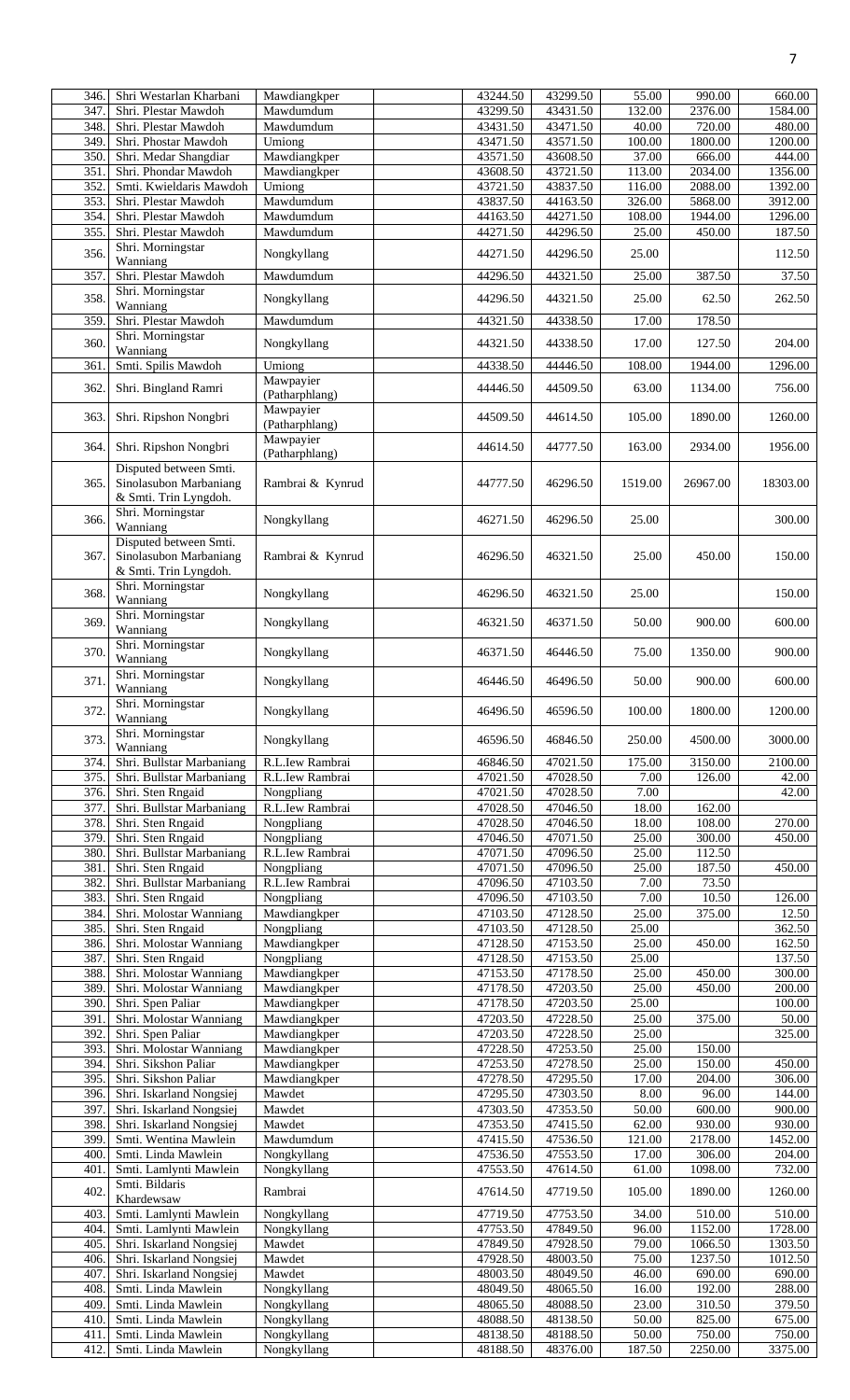| 413. | Disputed between Smti.<br>Sinolasubon Marbaniang               | Rambrai & Kynrud                     |                               | 48376.00 | 48901.00 | 525.00  | 6300.00  | 9450.00  |
|------|----------------------------------------------------------------|--------------------------------------|-------------------------------|----------|----------|---------|----------|----------|
|      | & Smti. Trin Lyngdoh.                                          |                                      |                               |          |          |         |          |          |
| 414  | Smti. Dlismary Marngar                                         | Nongkyllang                          |                               | 48901.00 | 49148.00 | 247.00  | 2964.00  | 4446.00  |
| 415. | Smti. Amabilis Marngar                                         | Nongpliang                           |                               | 49148.00 | 49333.00 | 185.00  | 2220.00  | 3330.00  |
|      |                                                                |                                      |                               |          |          |         |          |          |
| 416. | Smti. Albina Marngar                                           | Nongpliang                           |                               | 49333.00 | 49518.00 | 185.00  | 2775.00  | 2775.00  |
| 417  | Smti. Aistamon Marngar                                         | Nongpliang                           |                               | 49518.00 | 49703.00 | 185.00  | 3330.00  | 2220.00  |
| 418  | Shri. Klemensius Marngar                                       | Nongpliang                           |                               | 49703.00 | 49888.00 | 185.00  | 3330.00  | 2220.00  |
| 419  | Smti.Skiallina Marngar                                         | Nongpliang                           |                               | 49888.00 | 49913.00 | 25.00   | 375.00   | 375.00   |
|      |                                                                |                                      |                               |          |          |         |          |          |
|      |                                                                |                                      |                               |          |          |         |          |          |
| 420. | Disputed between Raid<br>Hima Rambrai & Smti.<br>Nita Khongwir | Mawdet                               |                               | 49913.00 | 52687.50 | 2774.5  | 33294.00 | 49941.00 |
| 421. | Disputed between Raid<br>Hima Rambrai & Smti.<br>Nita Khongwir | Rambrai & Shillong                   | Shri. S<br>Lyngdoh            | 52687.50 | 52762.50 | 75.00   | 1125.00  | 1125.00  |
| 422. | Disputed between Raid<br>Hima Rambrai & Smti.<br>Nita Khongwir | Rambrai & Shillong                   |                               | 52762.50 | 52912.50 | 150.00  | 2700.00  | 1800.00  |
| 423. | Disputed between Raid<br>Hima Rambrai & Smti.<br>Nita Khongwir | Rambrai & Shillong                   | Shri. Jespar<br>Ramri         | 52912.50 | 53137.50 | 225.00  | 4050.00  | 2700.00  |
| 424. | Disputed between Raid<br>Hima Rambrai & Smti.<br>Nita Khongwir | Rambrai & Shillong                   |                               | 53137.50 | 59107.50 | 5970.00 | 97372.50 | 81727.50 |
| 425. | Disputed between Raid<br>Hima Rambrai & Smti.<br>Nita Khongwir | Rambrai & Shillong<br>(Mawdiangkper) | Shri. Sikshon<br>Paliar       | 59107.50 | 59307.50 | 200.00  | 2400.00  | 3600.00  |
| 426. | Disputed between Raid<br>Hima Rambrai & Smti.<br>Nita Khongwir | Rambrai & Shillong                   |                               | 59307.50 | 60307.50 | 3950.00 | 47400.00 | 71100.00 |
| 427. | Disputed between Raid<br>Hima Rambrai & Smti.<br>Nita Khongwir | Rambrai & Shillong<br>(Kyrshai)      | Smti. Marin<br>Marak          | 63257.50 | 63307.50 | 50.00   | 600.00   | 900.00   |
| 428. | Disputed between Raid<br>Hima Rambrai & Smti.<br>Nita Khongwir | Rambrai & Shillong                   |                               | 63307.50 | 65392.50 | 2085.00 | 33480.00 | 29070.00 |
| 429. | Disputed between Raid<br>Hima Rambrai & Smti.<br>Nita Khongwir | Rambrai & Shillong                   | Shri. Khawar<br>Rongrin       | 65392.50 | 65542.50 | 150.00  | 2700.00  | 1800.00  |
| 430. | Disputed between Raid<br>Hima Rambrai & Smti.<br>Nita Khongwir | Rambrai & Shillong<br>(Kyrshai)      |                               | 65542.50 | 65617.50 | 150.00  | 2700.00  | 1800.00  |
| 431. | Disputed between Raid<br>Hima Rambrai & Smti.<br>Nita Khongwir | Rambrai & Shillong<br>(Kyrshai)      | Shri. Rabiel<br>Wahlang       | 65692.50 | 65767.50 | 75.00   | 1350.00  | 900.00   |
| 432. | Disputed between Raid<br>Hima Rambrai & Smti.<br>Nita Khongwir | Rambrai &<br>Shillong(Kyrshai)       | Shri. Lomi<br>Shar            | 65767.50 | 65842.50 | 75.00   | 1350.00  | 900.00   |
| 433. | Disputed between Raid<br>Hima Rambrai & Smti.<br>Nita Khongwir | Rambrai & Shillong<br>(Kyrshai)      | Smti.<br>Phrotima<br>Rabha    | 65842.50 | 65917.50 | 75.00   | 1350.00  | 900.00   |
| 434. | Disputed between Raid<br>Hima Rambrai & Smti.<br>Nita Khongwir | Rambrai & Shillong<br>(Kyrshai)      | Smti.<br>Phrotima<br>Rabha    | 65917.50 | 65967.50 | 50.00   | 900.00   | 600.00   |
| 435. | Disputed between Raid<br>Hima Rambrai & Smti.<br>Nita Khongwir | Rambrai & Shillong                   |                               | 65967.50 | 66092.50 | 125.00  | 2250.00  | 1500.00  |
| 436. | Disputed between Raid<br>Hima Rambrai & Smti.<br>Nita Khongwir | Rambrai & Shillong<br>(Kyrshai)      | Smti. Binis<br>Sohshang       | 66092.50 | 66692.50 | 600.00  | 10800.00 | 7200.00  |
| 437. | Disputed between Raid<br>Hima Rambrai & Smti.<br>Nita Khongwir | Rambrai & Shillong                   |                               | 66692.50 | 67067.50 | 375.00  | 6750.00  | 4500.00  |
| 438. | Disputed between Raid<br>Hima Rambrai & Smti.<br>Nita Khongwir | Rambrai & Shillong<br>(Nongspung)    | Smti. Lodia<br>Marthong       | 67067.50 | 67092.50 | 25.00   | 450.00   | 300.00   |
| 439. | Disputed between Raid<br>Hima Rambrai & Smti.<br>Nita Khongwir | Rambrai & Shillong<br>(Nongspung)    | Smti. Lodia<br>Marthong       | 67092.50 | 67142.50 | 50.00   | 900.00   | 600.00   |
| 440. | Disputed between Raid<br>Hima Rambrai & Smti.<br>Nita Khongwir | Rambrai & Shillong                   |                               | 67142.50 | 67217.50 | 75.00   | 1350.00  | 900.00   |
| 441. | Disputed between Raid<br>Hima Rambrai & Smti.<br>Nita Khongwir | Rambrai & Shillong<br>(Nongstoin)    | Shri.<br>Pharniwel<br>Pariong | 67217.50 | 67242.50 | 25.00   | 450.00   | 300.00   |
| 442. | Disputed between Raid<br>Hima Rambrai & Smti.<br>Nita Khongwir | Rambrai & Shillong<br>(Nongspung)    | Shri.<br>Medroling<br>Mawlieh | 67242.50 | 67392.50 | 150.00  | 2700.00  | 1800.00  |
| 443. | Disputed between Raid<br>Hima Rambrai & Smti.<br>Nita Khongwir | Rambrai & Shillong                   |                               | 67392.50 | 67467.50 | 2650.00 | 47700.00 | 31800.00 |
| 444. | Disputed between Raid<br>Hima Rambrai & Smti.<br>Nita Khongwir | Rambrai &<br>Shillong(Kyrshai)       | Shri. Tep<br>Shianglong       | 70042.50 | 70092.50 | 50.00   | 900.00   | 600.00   |
| 445. | Disputed between Raid                                          | Rambrai & Shillong                   |                               | 70092.50 | 70192.50 | 100.00  | 1800.00  | 1200.00  |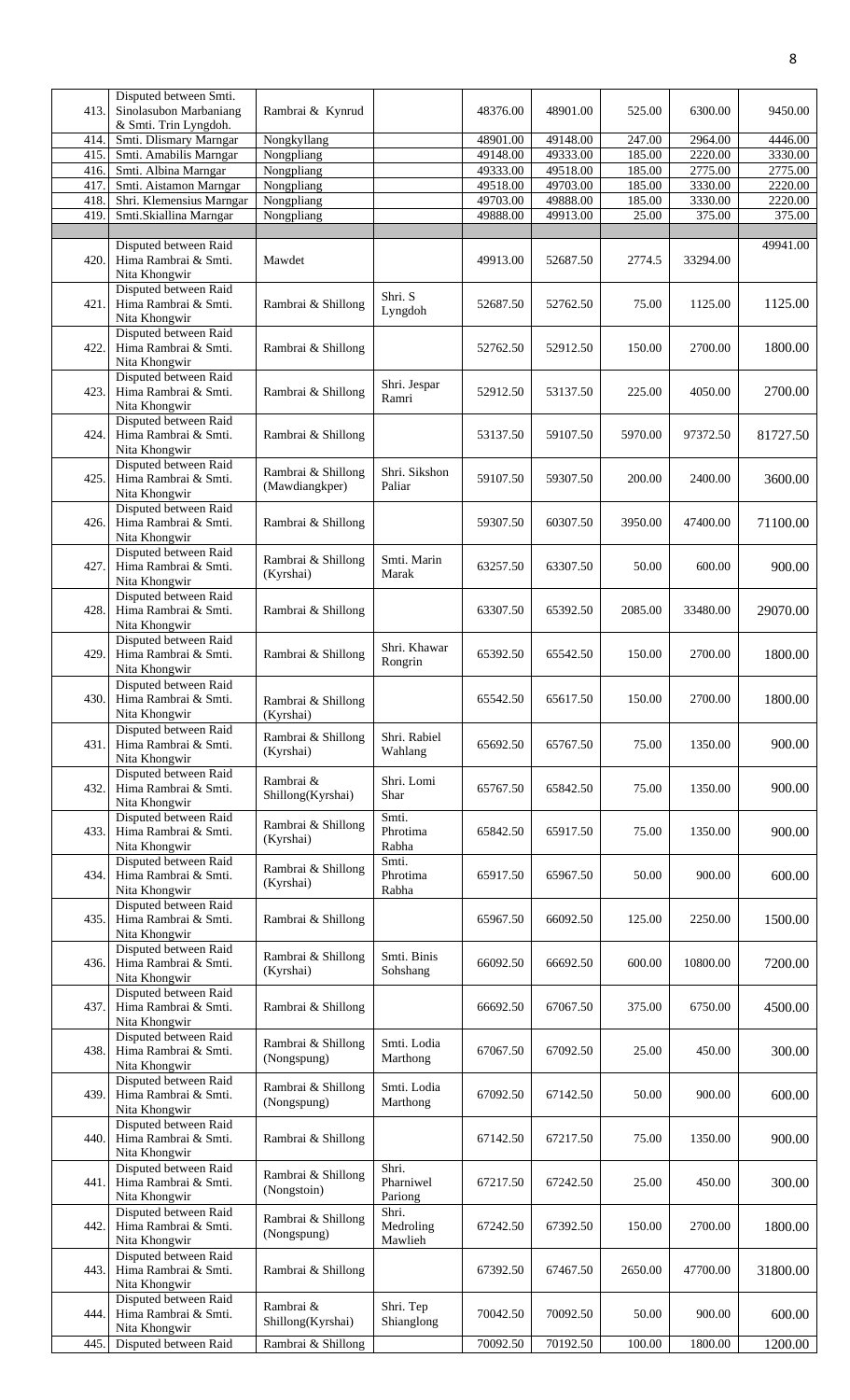|      | Hima Rambrai & Smti.<br>Nita Khongwir                          |                                   |                                                                                     |          |          |        |         |         |
|------|----------------------------------------------------------------|-----------------------------------|-------------------------------------------------------------------------------------|----------|----------|--------|---------|---------|
| 446. | Disputed between Raid<br>Hima Rambrai & Smti.<br>Nita Khongwir | Rambrai & Shillong<br>(Kyrshai)   | Shri. Pil<br>Samakha                                                                | 70192.50 | 70242.50 | 50.00  | 900.00  | 600.00  |
| 447. | Disputed between Raid<br>Hima Rambrai & Smti.<br>Nita Khongwir | Rambrai & Shillong<br>(Kyrshai)   | Shri. Pil<br>Samakha                                                                | 70242.50 | 70392.50 | 150.00 | 2700.00 | 1800.00 |
| 448. | Disputed between Raid<br>Hima Rambrai & Smti.<br>Nita Khongwir | Rambrai & Shillong<br>(Kyrshai)   | Smti.<br>Phristina<br>Shianglong                                                    | 70392.50 | 70467.50 | 75.00  | 1237.50 | 1012.50 |
| 449. | Disputed between Raid<br>Hima Rambrai & Smti.<br>Nita Khongwir | Rambrai & Shillong<br>(Kyrshai)   | Smti.<br>Phristina<br>Shianglong                                                    | 70467.50 | 70492.50 | 25.00  | 375.00  | 375.00  |
| 450. | Disputed between Raid<br>Hima Rambrai & Smti.<br>Nita Khongwir | Rambrai & Shillong<br>(Kyrshai)   | Smti. Bilda<br>Khamdeit                                                             | 70492.50 | 70517.50 | 25.00  | 375.00  | 375.00  |
| 451. | Disputed between Raid<br>Hima Rambrai & Smti.<br>Nita Khongwir | Rambrai & Shillong<br>(Kyrshai)   | Shri. Pil<br>Samakha                                                                | 70517.50 | 70567.50 | 50.00  | 750.00  | 750.00  |
| 452. | Disputed between Raid<br>Hima Rambrai & Smti.<br>Nita Khongwir | Rambrai & Shillong<br>(Kyrshai)   | Bilda<br>Khymdeit                                                                   | 70567.50 | 70573.50 | 6.00   | 90.00   | 90.00   |
| 453. | Disputed between Raid<br>Hima Rambrai & Smti.<br>Nita Khongwir | Rambrai & Shillong<br>(Mawkohmah) | Rinkle<br>Marbaniang                                                                | 70573.50 | 70592.50 | 19.00  | 285.00  | 285.00  |
| 454. | Disputed between Raid<br>Hima Rambrai & Smti.<br>Nita Khongwir | Rambrai & Shillong                |                                                                                     | 70592.50 | 70617.50 | 25.00  | 375.00  | 375.00  |
| 455. | Disputed between Raid<br>Hima Rambrai & Smti.<br>Nita Khongwir | Rambrai & Shillong<br>(Kyrshai)   | Shri. Pil<br>Samakha                                                                | 70617.50 | 70642.50 | 25.00  | 375.00  | 375.00  |
| 456. | Disputed between Raid<br>Hima Rambrai & Smti.<br>Nita Khongwir | Rambrai & Shillong<br>(Kyrshai)   | Shri. Pil<br>Samakha                                                                | 70642.50 | 70667.50 | 25.00  | 375.00  | 375.00  |
| 457. | Disputed between Raid<br>Hima Rambrai & Smti.<br>Nita Khongwir | Rambrai & Shillong<br>(Kyrshai)   | Shri. Pil<br>Samakha                                                                | 70667.50 | 70692.50 | 25.00  | 375.00  | 187.50  |
| 458. | Disputed between Raid<br>Hima Rambrai & Smti.<br>Nita Khongwir | Rambrai & Shillong<br>(Kyrshai)   | Smti.<br>Disciplined<br>Nongbak                                                     | 70667.50 | 70692.50 |        |         | 187.50  |
| 459. | Disputed between Raid<br>Hima Rambrai & Smti.<br>Nita Khongwir | Rambrai & Shillong<br>(Kyrshai)   | Shri. Pil<br>Samakha                                                                | 70692.50 | 70708.50 | 16.00  | 240.00  | 240.00  |
| 460. | Disputed between Raid<br>Hima Rambrai & Smti.<br>Nita Khongwir | Rambrai & Shillong                |                                                                                     | 70708.50 | 70717.50 | 9.00   | 135.00  | 135.00  |
| 461. | Disputed between Raid<br>Hima Rambrai & Smti.<br>Nita Khongwir | Rambrai & Shillong                | Shri. Spaindar<br>Nonglang.                                                         | 70717.50 | 70767.50 | 50.00  | 750.00  | 750.00  |
| 462. | Disputed between Raid<br>Hima Rambrai & Smti.<br>Nita Khongwir | Rambrai & Shillong<br>(Kyrshai)   | Shri. Phristina<br>Shianglong                                                       | 70767.50 | 70792.50 | 25.00  | 375.00  | 375.00  |
| 463. | Disputed between Raid<br>Hima Rambrai & Smti.<br>Nita Khongwir | Rambrai & Shillong<br>(Kyrshai)   | Smti.<br>Phristina<br>Shianglong<br>$(RHS)$ &<br>Smti. Biioris<br>Kharbani<br>(LHS) | 70792.50 | 70817.50 | 25.00  | 375.00  | 375.00  |
| 464. | Disputed between Raid<br>Hima Rambrai & Smti.<br>Nita Khongwir | Rambrai & Shillong<br>(Kyrshai)   | Smti.<br>Phristina<br>Shianglong<br>$(RHS)$ &<br>Smti. Biioris<br>Kharbani<br>(LHS) | 70817.50 | 70842.50 | 25.00  | 375.00  | 375.00  |
| 465. | Disputed between Raid<br>Hima Rambrai & Smti.<br>Nita Khongwir | Rambrai & Shillong<br>(Kyrshai)   | Shri. Biioris<br>Kharbani                                                           | 70842.50 | 70867.50 | 25.00  | 375.00  | 375.00  |
| 466. | Disputed between Raid<br>Hima Rambrai & Smti.<br>Nita Khongwir | Rambrai &<br>Shillong(Kyrshai)    | Shri. Tep<br>Shianglong                                                             | 70867.50 | 70886.50 | 19.00  | 285.00  | 285.00  |
| 467. |                                                                | (Kyrshai)                         | Smti. Maria<br>Bombina<br>Kharbani                                                  | 70867.50 | 70862.10 |        |         |         |
| 468. | Disputed between Raid<br>Hima Rambrai & Smti.<br>Nita Khongwir | Rambrai &<br>Shillong(Kyrshai)    | Shri. Tep<br>Shianglong                                                             | 70886.50 | 70892.50 | 6.00   | 90.00   | 90.00   |
| 469. | Disputed between Raid<br>Hima Rambrai & Smti.<br>Nita Khongwir | Rambrai &<br>Shillong(Kyrshai)    | Smti. Maria<br>Bombina<br>Kharbani                                                  | 70892.50 | 70917.50 | 25.00  | 375.00  | 375.00  |
| 470. | Disputed between Raid<br>Hima Rambrai & Smti.<br>Nita Khongwir | Rambrai &<br>Shillong(Kyrshai)    | Smti. Maria<br>Bombina<br>Kharbani                                                  | 70917.50 | 70942.50 | 25.00  | 375.00  | 375.00  |
| 471. | Disputed between Raid<br>Hima Rambrai & Smti.                  | Rambrai &<br>Shillong(Kyrshai)    | Smti. Maria<br>Bombina                                                              | 70942.50 | 70967.50 | 25.00  | 375.00  | 375.00  |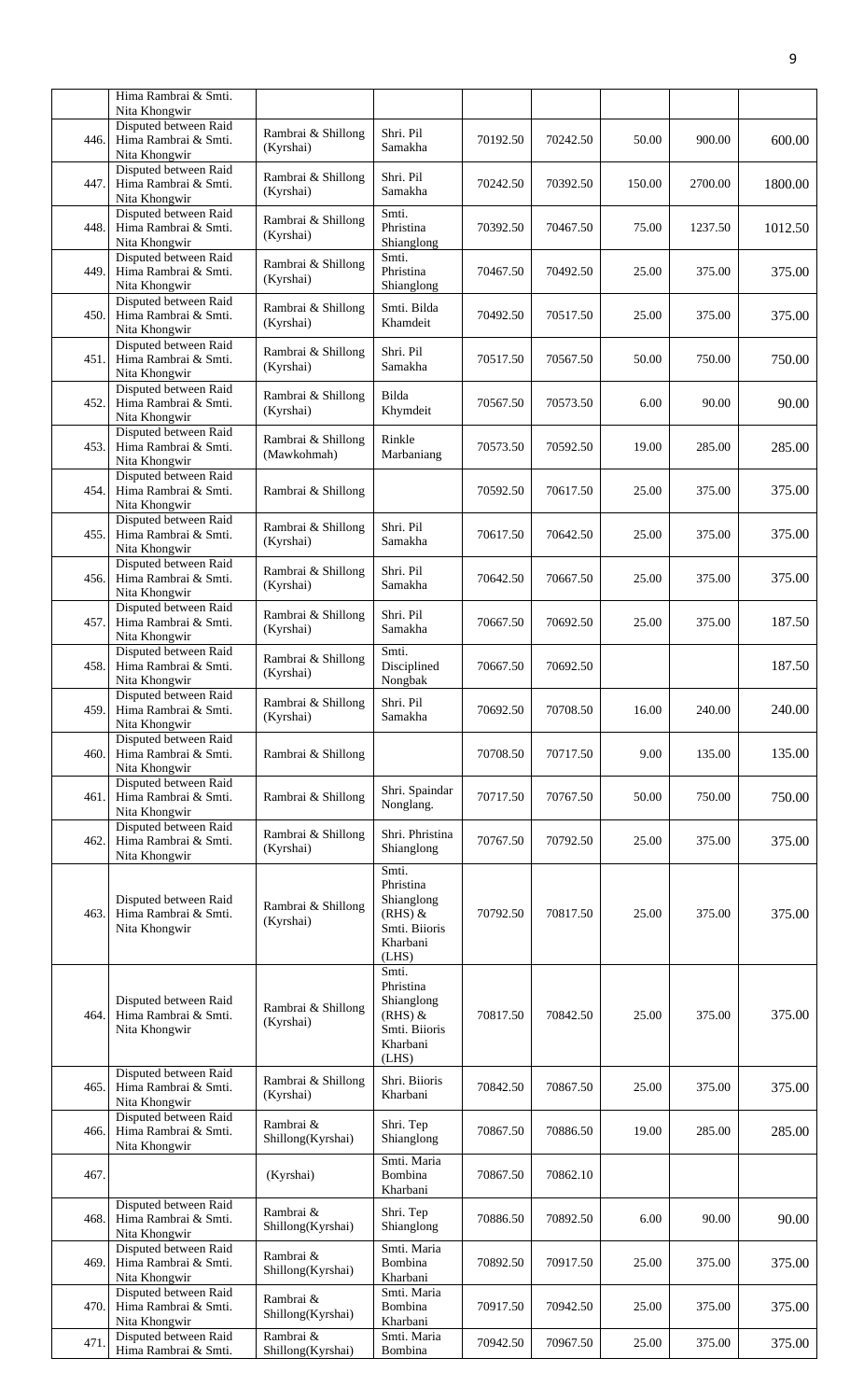|      | Nita Khongwir                                                  |                                   | Kharbani                                                                               |          |          |       |        |        |
|------|----------------------------------------------------------------|-----------------------------------|----------------------------------------------------------------------------------------|----------|----------|-------|--------|--------|
| 472. | Disputed between Raid<br>Hima Rambrai & Smti.<br>Nita Khongwir | Rambrai &<br>Shillong(Kyrshai)    | Smti. Manisha<br>Nongbak                                                               | 70967.50 | 70992.50 | 25.00 | 375.00 |        |
| 473. | Disputed between Raid<br>Hima Rambrai & Smti.<br>Nita Khongwir | Rambrai &<br>Shillong(Kyrshai)    | Health Sub<br>Centre                                                                   | 70967.50 | 70992.50 |       |        | 375.00 |
| 474. | Disputed between Raid<br>Hima Rambrai & Smti.<br>Nita Khongwir | Rambrai &<br>Shillong(Kyrshai)    | Smti. Manisha<br>Nongbak                                                               | 70992.50 | 71017.50 | 25.00 | 375.00 | 187.50 |
| 475. | Disputed between Raid<br>Hima Rambrai & Smti.<br>Nita Khongwir | Rambrai &<br>Shillong(Kyrshai)    | Smti. Lily<br>Mary<br>Shianglong<br>$(RHS)$ &<br>Smti. Manisha<br>Nongbak<br>(LHS)     | 71017.50 | 71042.50 | 25.00 | 375.00 | 375.00 |
| 476. | Disputed between Raid<br>Hima Rambrai & Smti.<br>Nita Khongwir | Rambrai &<br>Shillong(Kyrshai)    | Smti. Lily<br>Mary<br>Shianglong<br>$(RHS)$ &<br>Smti. Manisha<br>Nongbak<br>(LHS)     | 71042.50 | 71067.50 | 25.00 | 375.00 | 375.00 |
| 477. | Disputed between Raid<br>Hima Rambrai & Smti.<br>Nita Khongwir | Rambrai &<br>Shillong(Kyrshai)    | Smti. Samisha<br>N. Sangma<br>(RHS)                                                    | 71067.50 | 71092.50 | 25.00 | 375.00 | 375.00 |
| 478. | Disputed between Raid<br>Hima Rambrai & Smti.<br>Nita Khongwir | Rambrai &<br>Shillong(Kyrshai)    | Smti. Samisha<br>N. Sangma<br>(RHS)                                                    | 71092.50 | 71117.50 | 25.00 | 375.00 | 375.00 |
| 479. | Disputed between Raid<br>Hima Rambrai & Smti.<br>Nita Khongwir | Rambrai &<br>Shillong(Kyrshai)    | Smti. Samisha<br>N. Sangma<br>(RHS)                                                    | 71117.50 | 71142.50 | 25.00 | 375.00 | 375.00 |
| 480. | Disputed between Raid<br>Hima Rambrai & Smti.<br>Nita Khongwir | Rambrai &<br>Shillong(Kyrshai)    | Shri. Soprasad<br>Pradhan                                                              | 71142.50 | 71167.50 | 25.00 | 375.00 | 375.00 |
| 481. | Disputed between Raid<br>Hima Rambrai & Smti.<br>Nita Khongwir | Rambrai &<br>Shillong(Kyrshai)    | Shri. Soprasad<br>Pradhan<br>$(RHS)$ &<br>Merily<br>Sohshang<br>(LHS)                  | 71167.50 | 71192.50 | 25.00 | 375.00 | 375.00 |
| 482. | Disputed between Raid<br>Hima Rambrai & Smti.<br>Nita Khongwir | Rambrai &<br>Shillong(Kyrshai)    | Smti. Sweet<br>Memorial<br>Riangtem<br>$(RHS)$ &<br>Smti. Synjita<br>Sohshang<br>(LHS) | 71192.50 | 71217.50 | 25.00 | 375.00 | 375.00 |
| 483. | Disputed between Raid<br>Hima Rambrai & Smti.<br>Nita Khongwir | Rambrai &<br>Shillong(Kyrshai)    | Smti. Synjita<br>Sohshang<br>(LHS)                                                     | 71217.50 | 71256.50 | 39.00 | 585.00 | 585.00 |
| 484. | Disputed between Raid<br>Hima Rambrai & Smti.<br>Nita Khongwir | Rambrai &<br>Shillong(Kyrshai)    | Smti.<br>Sharmila<br>Shangrit<br>(LHS)                                                 | 71256.50 | 71267.50 | 11.00 | 148.50 | 181.50 |
| 485. | Disputed between Raid<br>Hima Rambrai & Smti.<br>Nita Khongwir | Rambrai &<br>Shillong(Kyrshai)    | Smti.<br>Sharmila<br>Shangrit<br>(LHS)                                                 | 71267.50 | 71292.50 | 25.00 | 300.00 | 450.00 |
| 486. | Disputed between Raid<br>Hima Rambrai & Smti.<br>Nita Khongwir | Rambrai &<br>Shillong(Kyrshai)    | Smti.<br>Sharmila<br>Shangrit<br>(LHS)                                                 | 71292.50 | 71317.50 | 25.00 | 300.00 | 450.00 |
| 487. | Disputed between Raid<br>Hima Rambrai & Smti.<br>Nita Khongwir | Rambrai &<br>Shillong(Kyrshai)    | Smti. Pobita<br>Pathaw &<br>Shri. Bunu<br>Pathaw (LHS)                                 | 71317.50 | 71342.50 | 25.00 | 300.00 | 450.00 |
| 488. | Disputed between Raid<br>Hima Rambrai & Smti.<br>Nita Khongwir | Rambrai &<br>Shillong(Kyrshai)    | Shri. Bunu<br>Pathaw (LHS)                                                             | 71342.50 | 71367.50 | 25.00 | 300.00 | 450.00 |
| 489. | Disputed between Raid<br>Hima Rambrai & Smti.<br>Nita Khongwir | Rambrai &<br>Shillong(Kyrshai)    | Kyrshai<br>Village                                                                     | 71367.50 | 71417.50 | 50.00 | 600.00 | 900.00 |
| 490. | Disputed between Raid<br>Hima Rambrai & Smti.<br>Nita Khongwir | Rambrai &<br>Shillong(Kyrshai)    | Smti Senghi<br>Marak (RHS)                                                             | 71417.50 | 71442.50 | 25.00 | 300.00 | 450.00 |
| 491. | Disputed between Raid<br>Hima Rambrai & Smti.<br>Nita Khongwir | Rambrai & Shillong<br>(Mawkohmah) | Smti. Antihun<br>Marbaniang                                                            | 71442.50 | 71467.50 | 25.00 | 300.00 |        |
| 492. | Disputed between Raid<br>Hima Rambrai & Smti.<br>Nita Khongwir | Rambrai & Shillong                |                                                                                        | 71442.50 | 71467.50 |       |        | 450.00 |
| 493. | Disputed between Raid<br>Hima Rambrai & Smti.<br>Nita Khongwir | Rambrai & Shillong<br>(Mawkohmah) | Smti.Antihun<br>Marbaniang                                                             | 71467.50 | 71488.50 | 21.00 | 252.00 |        |
| 494. | Disputed between Raid                                          | Rambrai & Shillong                |                                                                                        | 71467.50 | 71488.50 |       |        | 378.00 |